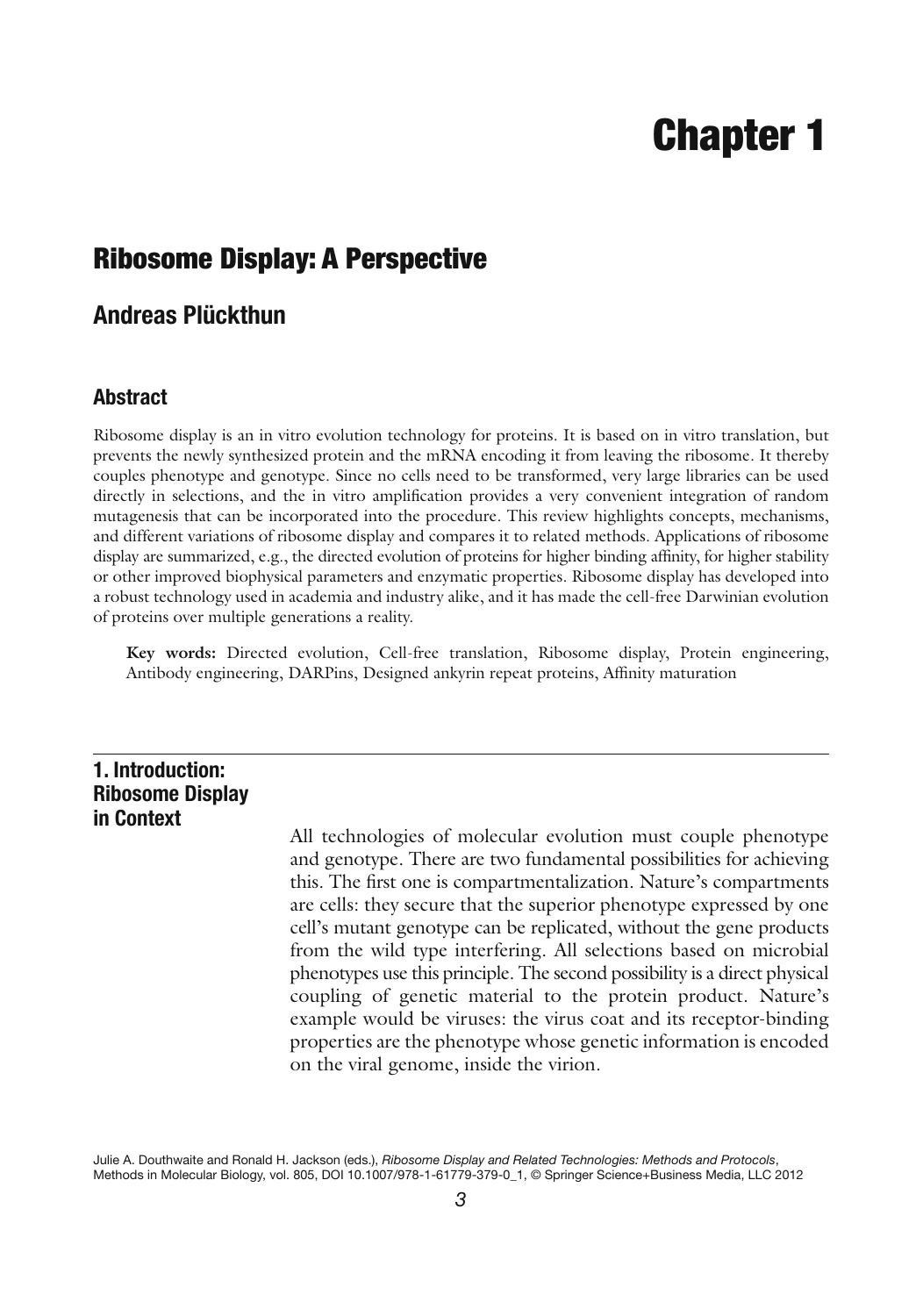In order to use selection methods in biotechnology, i.e., for the enrichment of binders from libraries and their evolutionary improvement, one can exploit both compartmentalization and physical linkages. The most frequently used compartments are microbial cells, where intracellular interactions can be detected by genetic means. As exemplified by the yeast two hybrid system  $(1)$  or by the protein fragment complementation assay  $(2)$ , only those cells grow in which a desired molecular interaction restores the critical factor, which has previously been split in two pieces. Alternatively, one can use enzymatic or optical means for detecting interactions  $(3-5)$ . These examples are only meant to be illustrative – a large research field has developed around exploiting such phenomena.

Most popular, however, have been systems where the interaction itself occurs outside of the cell, even though the polypeptides are still being produced by cells. Thus, expression on the surface of bacteria  $(6)$  or yeast  $(7)$  has been used successfully, as has been the display of peptides  $(8-11)$  and polypeptides  $(12-14)$  on the surface of filamentous phages – probably still the most widely used display technology. In phage display, the bacterial cells are producing the phages, and thus the bacterial cells must first be transformed with the library, limiting the diversity. However, this will not be a comprehensive review on display technologies; such reviews can be found elsewhere  $(15-20)$ .

In all these technologies that involve cells at any step, including phage display, the genetic information needs to be introduced into cells. This will usually limit the diversity present in the cells to below what has been present in the actual library of DNA molecules. The diversity reached in practice after transformation will depend on the host system (bacteria vs. yeast) and on the efforts made to transform the cells. This large-scale transformation step, while not difficult, can be quite laborious. It is this step that is avoided in technologies that are performed fully in vitro.

This chapter will summarize ribosome display, and mention other technologies that operate without any cells during the library selection. They are not restricted by the effort spent on the transformation step. This advantage is apparent in the primary library, which can be of bigger size, as all DNA (or mRNA) molecules present can in principle give rise to proteins that take part in the selection.

The most important advantage of ribosome display and other "full" in vitro technologies is, however, the easy combination with PCR-based randomization techniques, and thus the creation of a true Darwinian evolution process – in contradistinction to a mere selection from an existing "constant" library. In all technologies that require transformation of cells, after each randomization step the cells have to be transformed with the new library, and the workload is thus potentiated by the number of evolution steps.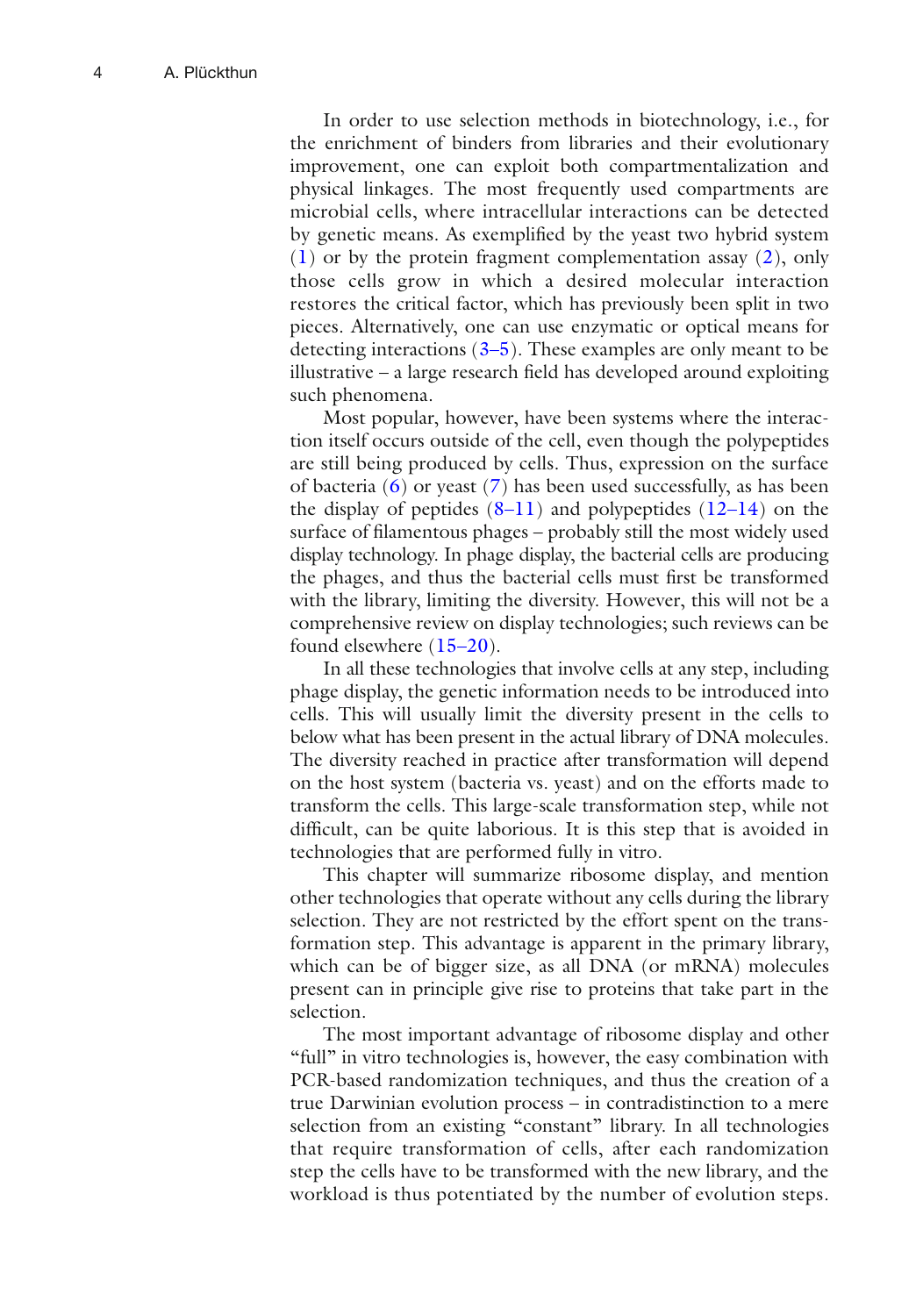In ribosome display, the workload to select binders in the absence or presence of randomization is almost identical. Thus, the more randomization steps are to be carried out in succession, the more attractive ribosome display becomes.

Of course, technologies have been developed to carry out randomization directly in cells as well  $(21-23)$ . Nonetheless, in vitro methods give the user full control over where mutations should occur in the sequence (by using, e.g., a randomized cassette), which residue types are to be introduced (by using trinucleotide building blocks  $(24)$  or suitable mononucleotide mixtures), or how many random mutations should occur on average  $(25)$  – a level of control not yet within reach in cellular systems. Furthermore, the "shuffling" of the library  $(26, 27)$  can easily be introduced into the procedure if desired, to recombine mutants.

### **2. Development of Ribosome Display**

Key to the development of ribosome display was the observation that rare mRNAs coding for a particular protein can be isolated from a pool of mRNAs by immunoprecipitation of stalled ribosomal complexes containing the nascent polypeptides  $(28, 29)$ . Apparently, ribosomal stalling is frequent enough to be experimentally exploited.

To create RNA-based "aptamers", Tuerk and Gold (30) had developed a technology called SELEX (Systematic Evolution of Ligands by Exponential Enrichment), where multiple rounds of in vitro transcription of random nucleic acid pools, followed by affinity selection of the RNA aptamers and subsequent RT-PCR, lead to the selection of target-binding RNAs. In SELEX, genotype and phenotype are simultaneously represented by the same RNA molecule, since it exerts its function through its three-dimensional structure, which is in turn determined by its nucleotide sequence.

In their original publication about SELEX, Tuerk and Gold  $(30)$  already speculated that a similar approach might be adapted to protein selection, referring to the isolation of stalled translation complexes  $(28, 29)$ .

The first experimental demonstration of the ribosome display technology was the selection of short peptides from a library using an *Escherichia coli* S30 in vitro translation system ( [31, 32](#page-22-0)) . Kawasaki  $(33)$  had proposed a similar approach to enrich peptides from libraries in a patent application, however, without giving a detailed example, which was only published in 1997  $(34)$ .

Meanwhile, Hanes and Plückthun  $(35)$  had developed and first reported ribosome display for whole proteins, initially antibody scFv fragments, after significantly improving and modifying the system to increase its efficiency and to allow folding of scFv fragments during in vitro translation  $(36)$ . The key observation with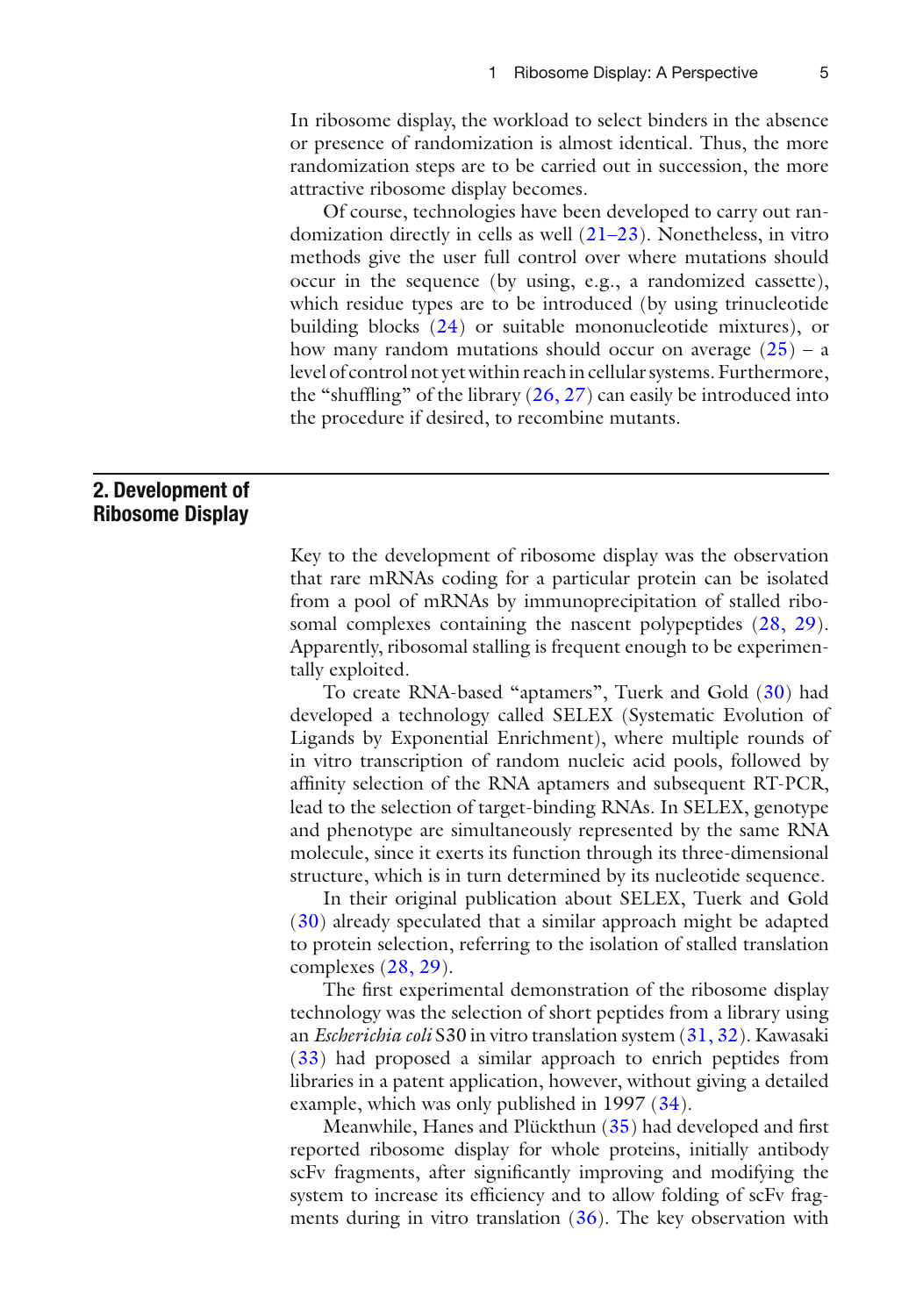these longer open reading frames (ORFs) was that mutations were found at great frequency  $(35)$  due to the large number of PCR cycles that every gene had undergone after several rounds. Because of the short encoded peptide sequences, Mattheakis et al.  $(31, 32)$ did not observe mutations. To play out its strengths, ribosome display needs to be carried out with whole proteins. The appearance of mutations, just by using a normal polymerase without proofreading activity, then made it clear that the unique advantage of ribosome display lies in its potential to do true *Darwinian evolution*, as opposed to mere *selection*, from a given library. This potential was demonstrated in the following year  $(37)$  by striving to select antibodies for improved affinity, and by adding additional diversity through random mutagenesis. The first selection from a nonimmune synthetic antibody library followed soon thereafter  $(38)$ .

In the above experiments, the bacterial cell-free translation extracts were home-made, as they needed to be free of reducing agents (because of the intramolecular disulfide bonds within the scFv domains), and they were required in large amounts. The feasibility of carrying out ribosome display in a eukaryotic cell-free translation extracts was subsequently demonstrated with an scFv-kappa fusion (39), and then by selecting an antibody in the same format from immunized transgenic mice (40).

#### **3. The Ribosome Display Methodology**

The principle of ribosome display is depicted in Fig. [1.](#page-4-0) A DNA cassette (typically a PCR fragment) is used that contains a promoter and an ORF, encoding a library of the protein of interest. It is transcribed in vitro, and the resulting mRNA does not contain a stop codon. Cell-free translation can run to the physical end of this mRNA, and complexes consisting of the protein of interest, the ribosome, and mRNA are formed. The ribosome itself serves as the connector. These ternary complexes are exposed to immobilized target molecules, the displayed proteins (library members) binding to the target are enriched on the target and others are washed out. From these bound complexes, the mRNAs are isolated, reverse transcribed and

Fig. 1. (continued) display construct is obtained by PCR amplification of both flanking regions and the library insert from the ligated vector. In vitro transcription of this PCR product yields mRNA that is used for in vitro translation. The ribosome stalls at the end of the mRNA and does not release the encoded and properly folded protein because of the absence of a stop codon. The ternary mRNA–ribosome–protein complexes are used for affinity selection on an immobilized target. The mRNA of bound complexes is recovered after washing from dissociated ribosomes, reverse transcribed and amplified by PCR. Thereby the selected pools of binders can be used directly for the next cycle of ribosome display or analysis of single clones after cloning into expression vectors, which are then used for *Escherichia coli* transformation and small-scale in vivo expression. Adapted from ref. [111](#page-25-0); for the most current procedure and details see ref. [97](#page-25-0).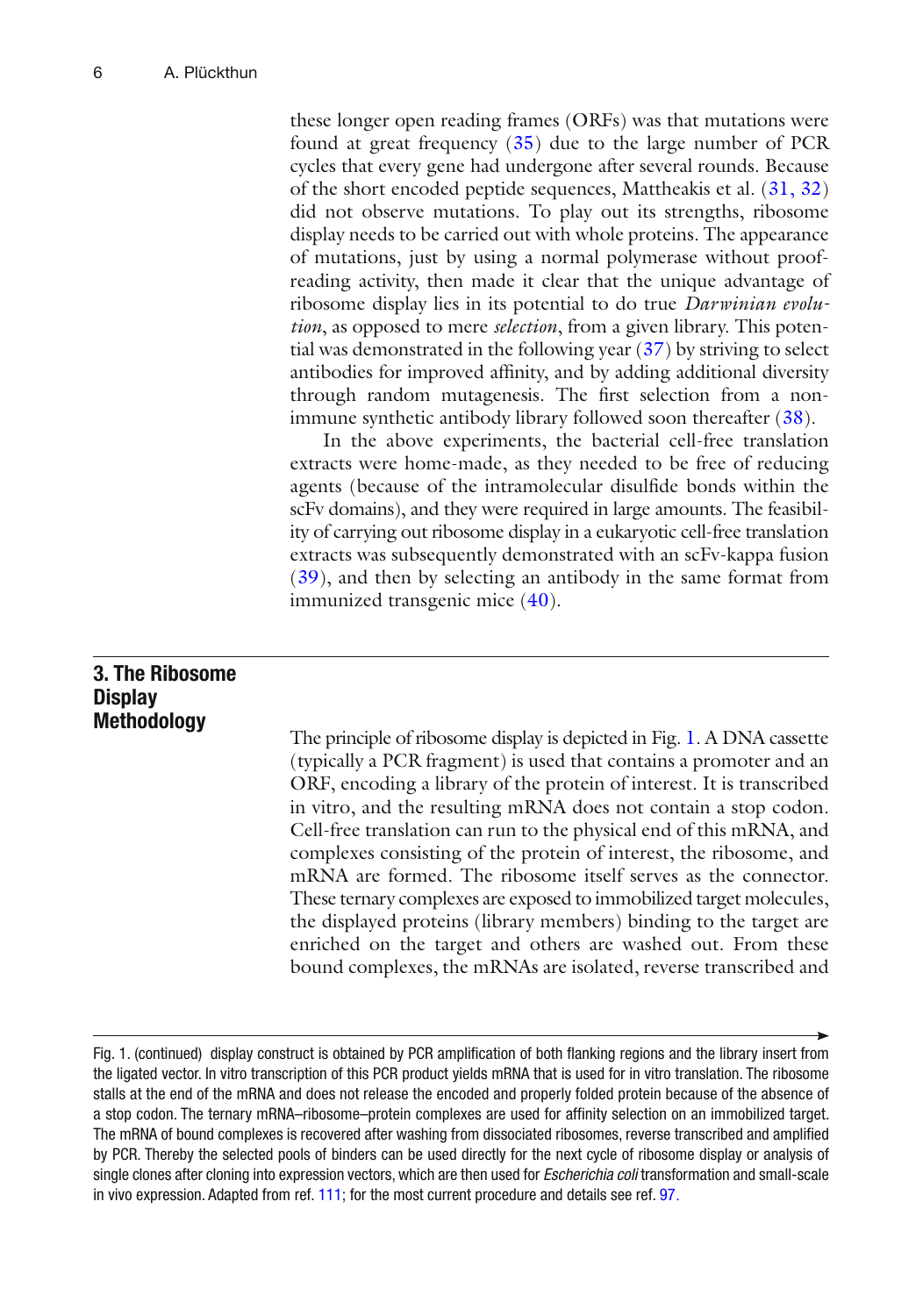<span id="page-4-0"></span>

 Fig. 1. Overview of the ribosome display selection cycle. A DNA library in the form of a PCR product, coding for binding proteins, is ligated into a ribosome display vector (pRDV), thereby genetically fusing it to a spacer sequence in-frame, and providing a strong promoter (T7) and translation initiation region (ribosome binding site, RBS) at the 5' end. The final ribosome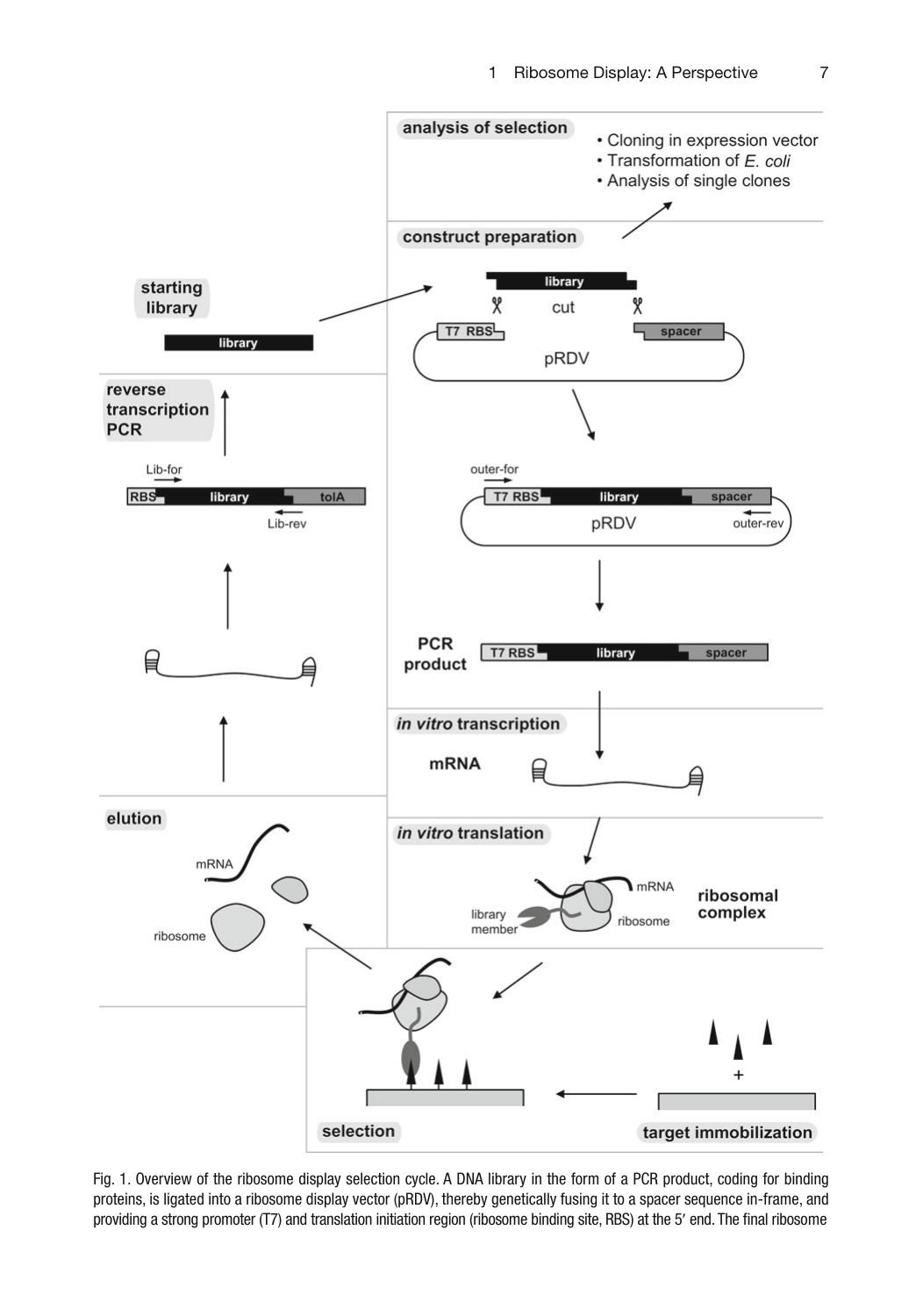PCR amplified to serve as the input of another round. After 3–5 rounds, the resulting DNA fragments are ligated into an expression vector and *E. coli* are transformed. The different proteins made by individual *E. coli* clones can then be further evaluated.

The logic of the individual steps will now be discussed. In vitro methods cannot rely on cells to link phenotype and genotype. Instead, a direct physical link between the genetic material and the protein product must be made. (An in vitro alternative is to create compartments in the form of a water-in-oil emulsion, which will be discussed below.) During protein biosynthesis, the encoding mRNA is read by the ribosome and parts of it are almost engulfed by the small subunit, which mediates codon/anti-codon contact to the tRNA. The protein emerges from the ribosomal tunnel within the large ribosomal subunit. During all these steps, the protein chain is covalently connected through an ester bond to the peptidyltRNA within the P-site, and thereby tightly maintained within the ribosome. Thus, during protein biosynthesis, neither protein nor mRNA can leave.

Translation normally ends at a stop codon. In *E. coli* ribosomes, the UAG and UAA stop codons are directly recognized by the Release Factor 1 (RF1), the UGA and UAA stop codons by RF2  $(41)$ . With the help of RF3, the ester bond between the synthesized protein and the last tRNA is positioned such that it is hydrolyzed, and the last amino acids of the finished protein, still within the exit tunnel, can slide out, leaving the empty tRNA behind. Now the ribosome recycling factor (RRF) and elongation factor G (EF-G) together help separate the large from the small subunit: they remove the tRNA, and after subunit dissociation, the mRNA can then leave as well  $(42)$ . A similar mechanism also functions in eukaryotic ribosomes  $(43)$ .

The absence of a stop codon in mRNA for ribosome display thus ensures that this "normal" course of events does not take place. The experimental conditions must furthermore minimize any early unwanted spontaneous hydrolysis of the ester bond between polypeptide and tRNA or any other spontaneous falling apart of the ternary complex. This is usually achieved by rather short translation times, subsequent cooling of the solution and addition of  $Mg^{2+}$ . These short translation times are also a compromise between efficient translation and degradation of the mRNA by nucleases present in the extract. It is believed that high  $Mg^{2+}$  "condenses" the ribosome by binding to the rRNA, making it difficult for the peptidyl-tRNA to dissociate or be hydrolyzed. While the details differ, the general strategy is the same for eukaryotic ribosomes  $(44)$ .

The absence of a stop codon then causes "stalled" ribosomes. Once the ribosomes are at the end of the mRNA, they would have a peptidyl-tRNA in the P site and (presumably) an empty A site. As this situation can appear in the bacterial cell as well (if an mRNA molecule is missing its 3' end containing the stop codon), bacteria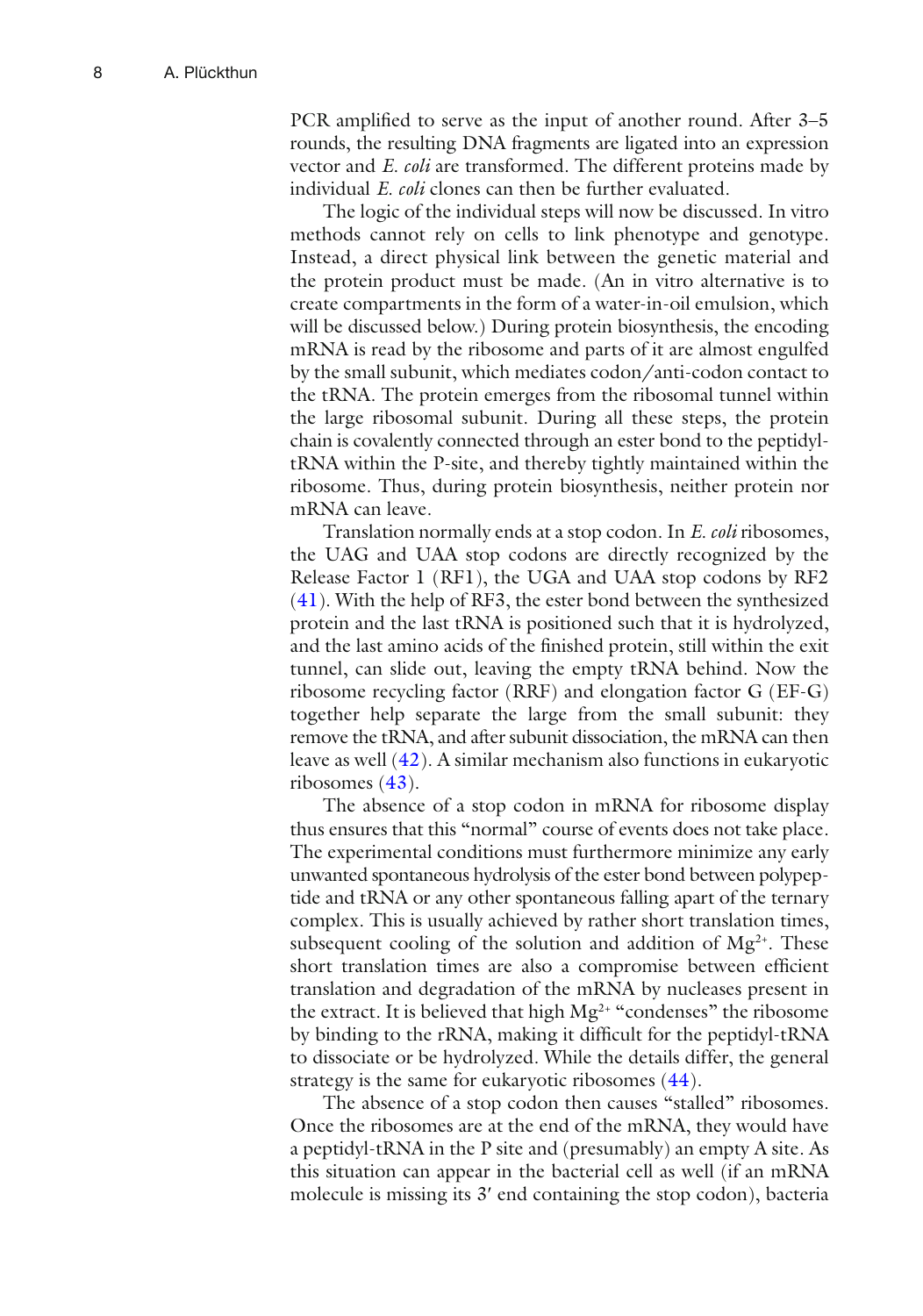have devised a mechanism called *trans*-translation to rescue such stalled ribosomes, which would clog up protein biosynthesis  $(45, 45)$ [46\)](#page-22-0) . The key molecule to act on the stalled ribosome is the transfer-messenger RNA (tmRNA, also called 10S RNA or SsrA), which has a tRNA-like domain charged with alanine and an mRNA-like domain. Peptide synthesis is resumed, with the additional help of the protein SmpB, by incorporating Ala, and thereby transferring the chain to the tmRNA. Up to now, the tmRNA molecule has acted like tRNA. Now its mRNA domain is being read, and the sequence ANDENYALAA\* is appended to the protein, which ends with a stop codon (!), thus leading to regular termination and recycling of the ribosome. Even worse for ribosome display, this C-terminal sequence which has been added serves as a degradation tag in *E. coli*. Thus, the action of tmRNA would be detrimental for ribosome display. Starting from our very first experiments, an antisense oligonucleotide has always been added to titrate out  $tmRNA(35)$ .

In order for the protein of interest to fold and be able to interact with a target, the whole protein of interest must be outside of the tunnel once the ribosomes have come to the physical end of the mRNA. Thus, to remain connected to the tRNA at the same time, the protein of interest must be fused to an unstructured region at the C-terminus, occupying the ribosomal tunnel. We have called this the "spacer" or "tether". This protein tail, which is the same in all library members, is thus fused in frame to the C-terminus of the randomized protein of interest in the ribosome display construct.

The features of the ribosome display construct are summarized in Fig. [2](#page-7-0). On the DNA level, the construct requires a strong promoter for efficient in vitro transcription to mRNA. On the mRNA level, the construct contains, as a regulatory sequence for translation, either a prokaryotic ribosome-binding site  $(47, 48)$  if the *E. coli* system is used, or a Kozak consensus and enhancer sequence  $(49)$  if the eukaryotic ribosome display system is used. This sequence is followed by the ORF encoding the protein to be displayed, followed by a spacer sequence fused in frame to the protein of interest, as described above.

At both ends of the mRNA, the ribosome display construct should include stemloops.  $5'$ - and  $3'$ -stemloops are known to stabilize mRNA against RNases in vivo as well as in vitro. The presence of stemloops is important, especially in the *E. coli* ribosome display system because the extract used for in vitro translation contains high RNase activities. The efficiency of ribosome display was increased approximately 15-fold  $(35)$ , when a 5'-stemloop derived from the T7 gene 10 upstream region and a 3'-stemloop derived from the terminator of the *E. coli lpp* lipoprotein were introduced into the ribosome display construct  $(35)$ . A similar improvement in efficiency was observed when using the same 5'-stemloop and the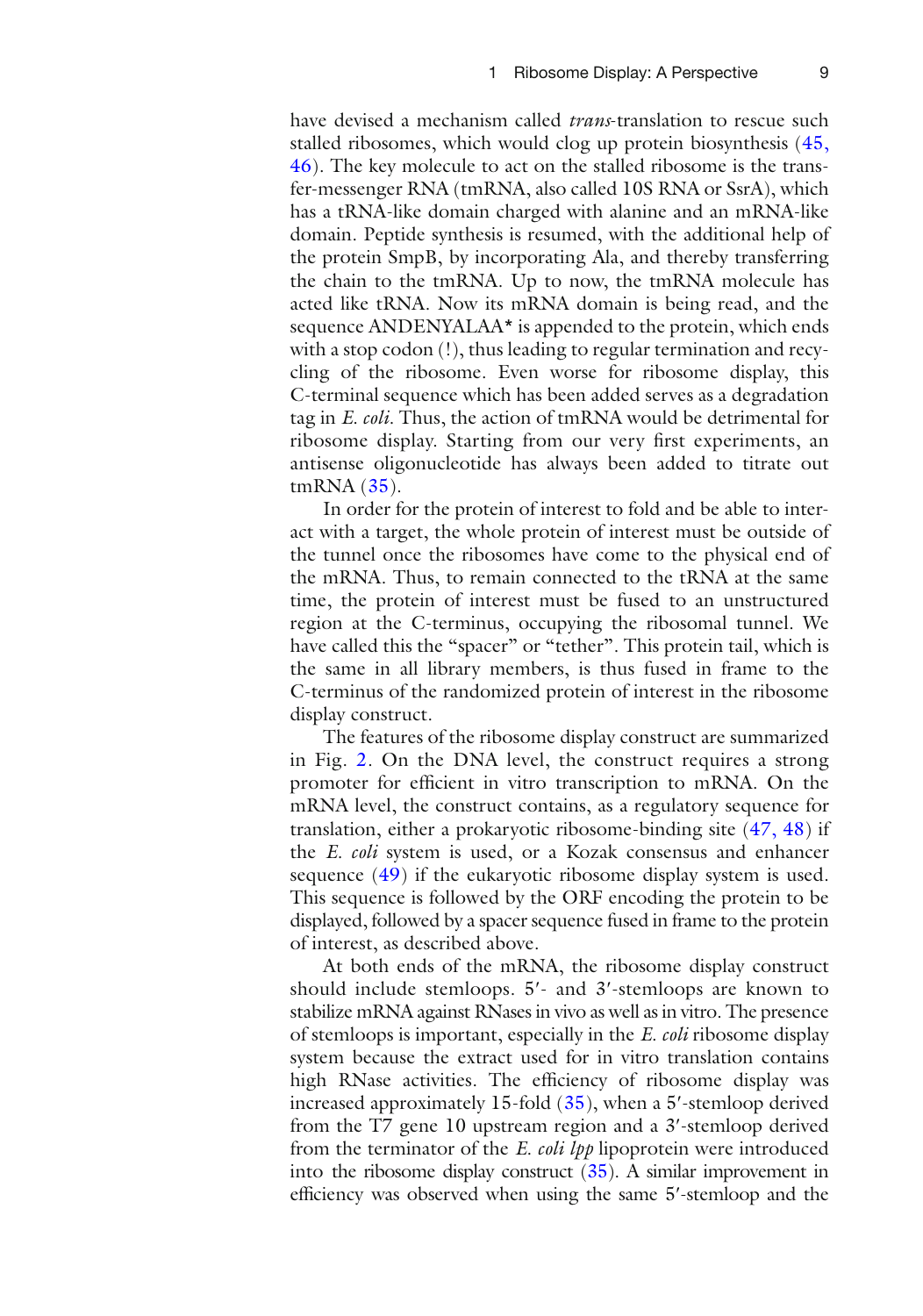<span id="page-7-0"></span>

 Fig. 2. The construct for ribosome display using *Escherichia coli* ribosomes. A T7 promoter and a ribosome-binding site (RBS) are necessary for in vitro transcription and translation. The coding sequence starts with Met-Arg-Gly-Ser-His<sub>6</sub> (the RGS-His<sub>s</sub> tag, or any other tag can be used), followed by the DNA library of the binding proteins and a spacer at the C terminus. The stop codon has been removed from the coding sequence. At the mRNA level, the construct is protected against RNases by 5' and 3' stem-loops. Fusion of the promoter and the spacer sequence can best be achieved by cloning into an appropriate vector providing these sequence elements and subsequent amplification by PCR. The oligonucleotides used for the cloning of the library into the ribosome display vector and for the generation of the template for in vitro transcription are indicated at the bottom schematically, the exact oligonucleotides can be found in the corresponding publications. Adapted from ref. [111](#page-25-0); for the most current procedure and details see ref. [97](#page-25-0).

 $3'$ -stemloop derived from the early terminator of phage T $3$  ( $35$ ). The stemloop structures may protect the mRNA particularly from degradation by the exonucleases PNPase and RNaseII, which act from the 3'-end of the mRNA, and against RNaseE, which recognizes the 5'-end  $(50-52)$  $(50-52)$ .

In the ribosome display cycle, the ribosomal complexes are then exposed to the target of interest. It is either free in solution (to be captured subsequently, e.g. by magnetic beads) or immobilized on plates. A very robust way for both strategies has been to biotinylate the target, as the interaction of biotin with streptavidin, neutravidin or avidin survives stringent washing steps and exposure to detergents. The many variations of this step will be discussed in subsequent chapters. Our laboratory has preferred enzymatic biotinylation at an engineered tail above all other methods  $(53)$ .

Clearly, the details of how the library is exposed to the target will determine the selection outcome. The use of competitors (to avoid recognition of a similar target) and methods to select for high affinity (discussed below) as well as methods to select for properties other than high affinity (summarized below) are under constant development and refinement. Later chapters will discuss these aspects at length.

One of the great advantages of ribosome display is that the linkage between immobilized target and library member does not have to be broken. After selection on the target, only the mRNA is required from this point onwards. Therefore, it is sufficient to liberate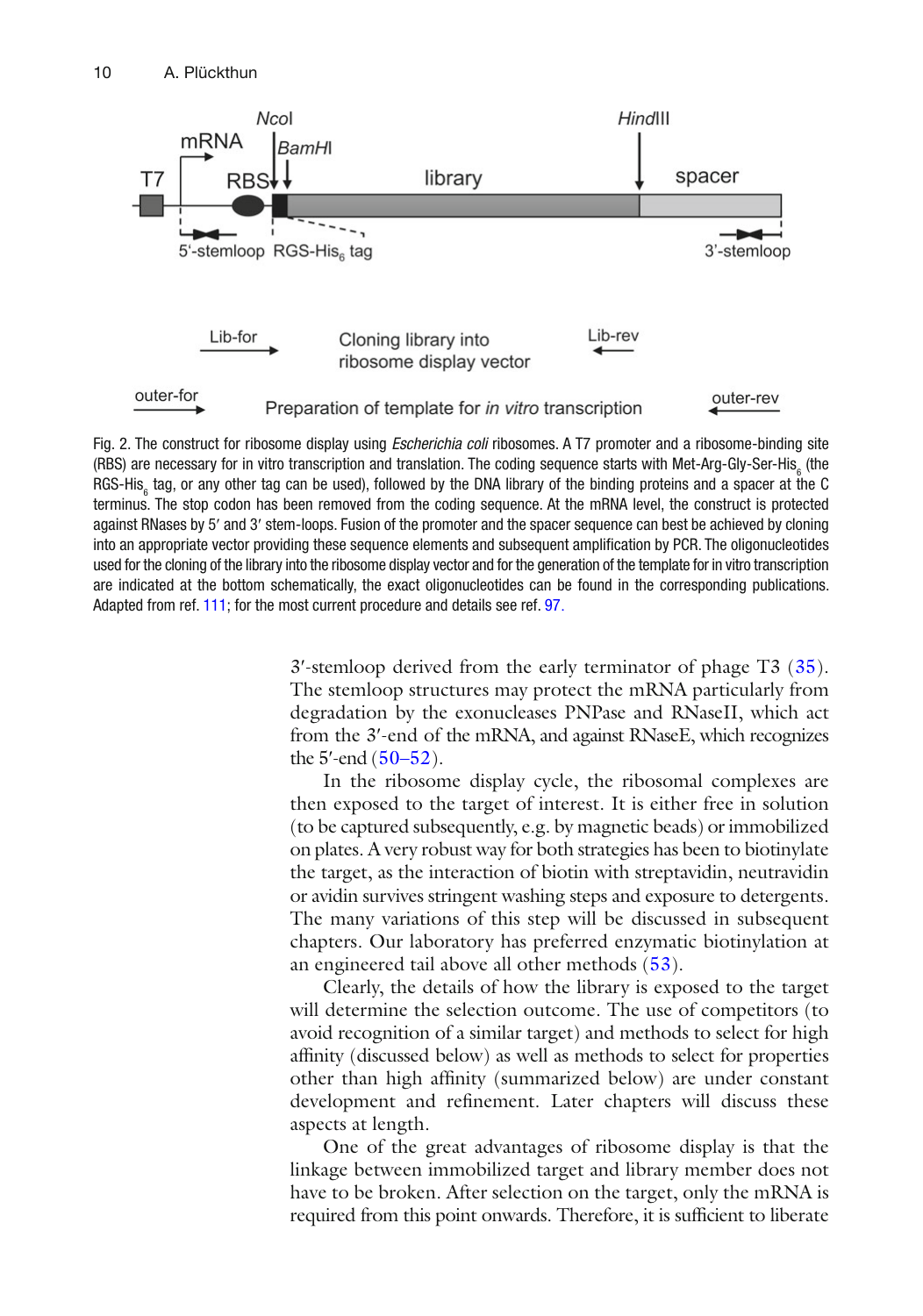it by the dissociation of small and large ribosomal subunits by the addition of EDTA. This has the advantage that it is not more difficult to isolate complexes of very high affinity (which would be hard to dissociate) than those of lower affinity. Nonetheless, more specific elution procedures can be of interest for selecting binders to particular epitopes or with particular properties.

The mRNA needs to be reverse transcribed and the resulting DNA then amplified and brought back to the initial format containing a promoter for transcription of the next round. In the initial rounds, very few mRNA molecules will be obtained after selection. This step is perhaps one of the few technically demanding steps, as it requires attention to the fragility of RNA (in the presence of nucleases, which can also be introduced by careless laboratory handling). When designing a new ribosome display cassette (with different promoter, ribosome binding site, N-terminal tag on the protein, ORF, C-terminal tether and  $5'$  and  $3'$  stemloops), care must be taken in designing the primers needed for the PCR. Obviously, they must bind with very high specificity. These reverse transcription and PCR steps appear to be the most frequent focus of troubleshooting, when designing a new system from scratch. Even when taking a well-working system, and merely replacing the ORF, it must be considered that new hairpins might form unintentionally, e.g., engaging the start codon or the ribosome binding site, which would compromise translation efficiency. Fortunately, these issues are easily and rapidly evaluated.

#### **4. Protein Folding in Ribosome Display**

The most frequently used methods in ribosome display include the use of *E. coli* S-30 extracts for translation, which do contain ribosome-associated factors important for protein folding such as the trigger factor  $(54)$ . In addition, molecular chaperones that are not associated to the ribosome are present in the *E. coli* extract, such as DnaJ/K/GrpE and GroEL/ES, as well as small heat shock proteins and others (55). Additional factors can be added, depending on the requirements of the proteins to be displayed  $(36)$ . Antibody scFv fragments required the addition of eukaryotic protein disulfide isomerase  $(36)$ .

Ribosome display has also been used as a tool to define a binding epitope, making use of the somewhat surprising finding that, while still on the ribosome, aggregation of a protein seems to be efficiently prevented. It was found that proteins, such as eukaryotic receptors that could not be expressed in functional form in *E. coli* nor efficiently refolded from inclusion bodies, nor expressed in functional form by in vitro translation, would fold while still attached to the *E. coli* ribosome  $(56)$ . Perhaps the ribosome enhances solubility of the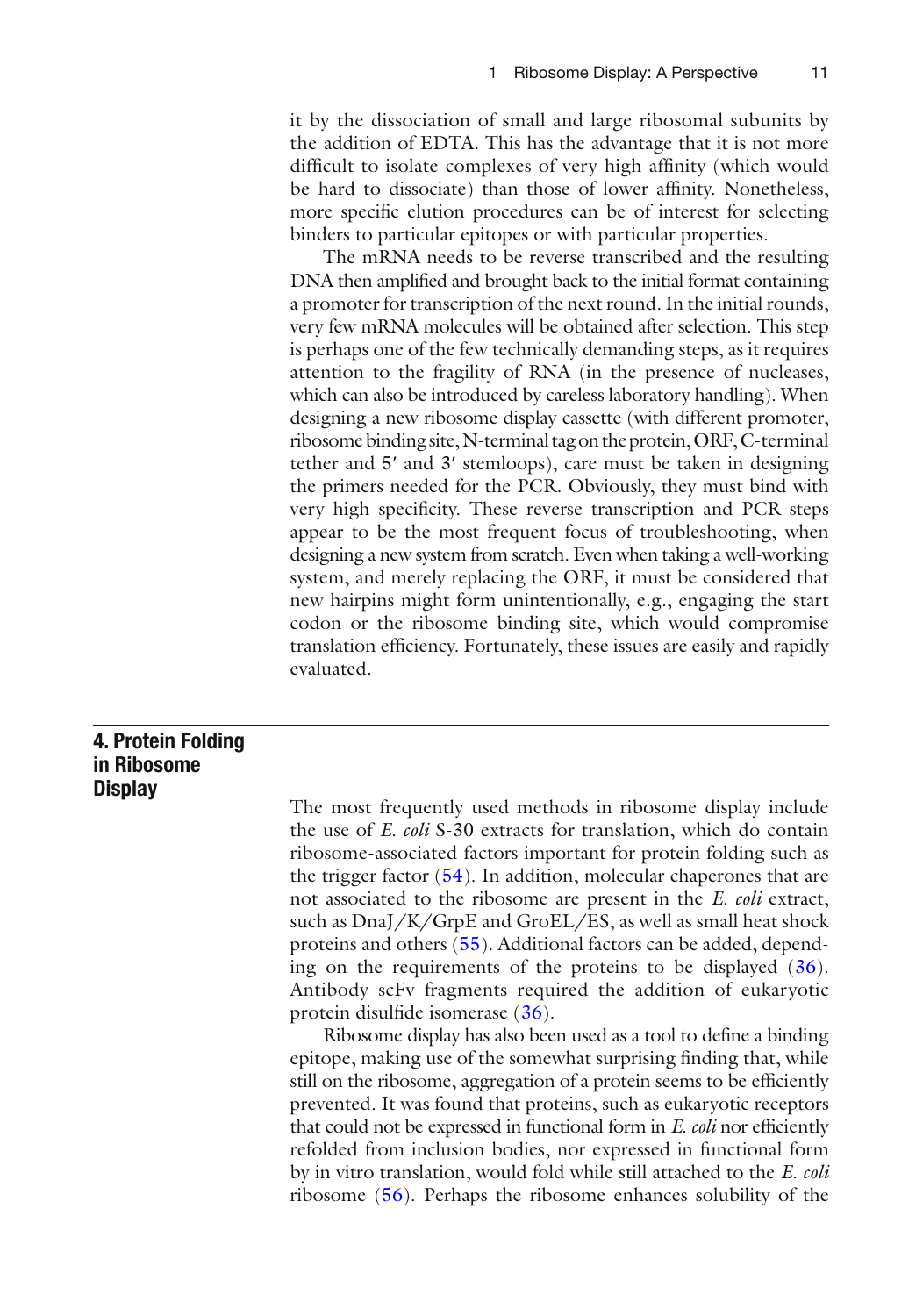ternary complex and sterically blocks aggregation. To define a binding epitope, a cell surface receptor was subjected to several rounds of random mutagenesis at high error rate, and this ribosome display library of receptor point mutants was selected on the target. The epitope could be recognized as an area devoid of surface mutations – evolutionary pressure in the experiment apparently maintained the residues in the epitope  $(57)$ .

When using a eukaryotic translation system  $(39, 44, 58)$  $(39, 44, 58)$ , the corresponding eukaryotic proteins would be expected to be present in the extract. On the other hand, if a system from pure components is used  $(59-62)$ , it may be necessary to add these proteins relevant for folding, depending on the protein to be displayed  $(36)$ .

#### **5. Variations in the Ribosome Display System**

 *5.1. Eukaryotic Cell Free Translation* 

*System*

The ribosome display method can also be carried out with eukaryotic extracts, using a reticulocyte lysate  $(39, 58)$  $(39, 58)$ . Different methods of sequence recovery have been compared, and it was concluded that a similar procedure as used in the prokaryotic system also performs best in the eukaryotic system  $(44)$ , even though in situ recovery can also be carried out  $(39, 58)$  $(39, 58)$ . The wheat germ in vitro translation system has also been used  $(34)$ . While one might speculate that a eukaryotic translation system should perform better with eukaryotic proteins, there is actually no evidence for this  $(63)$ . If particular factors are needed, such as, e.g., molecular chaperones and protein disulfide isomerase, they can (and have to) be added to either system  $(36)$ .

The use of a ribosome display system based on in vitro translation with purified components (PURE system) has also been described ( [59–62\)](#page-23-0) . In this system, no release factor is present. Matsuura et al. examined the efficiency of ribosome display in the absence and presence of a stop codon, as well as when using the *secM* stalling sequence  $(64)$  as an alternative means of trapping the ternary protein–ribosome–mRNA complex  $(60)$ . Interestingly, the efficiency of display was almost identical in all cases. Another encouraging finding from the use of the PURE system is that the *intrinsic* stability of the ternary complexes is actually very high. Even after an incubation of the ternary complexes for 1 h at 50  $^{\circ}$ C, the display efficiency drops by less than a factor of 10. Presumably, both in the prokaryotic and eukaryotic extracts, RNAses set a practical limit on stability, rather than the intrinsic stability of the ternary complexes themselves.  *5.2. PURE System*

> The system with purified components may thus be of interest where the removal of a stop codon is inconvenient or high temperature is required in the selection procedure. It should be kept in mind, however, that the experiments were carried out with engineered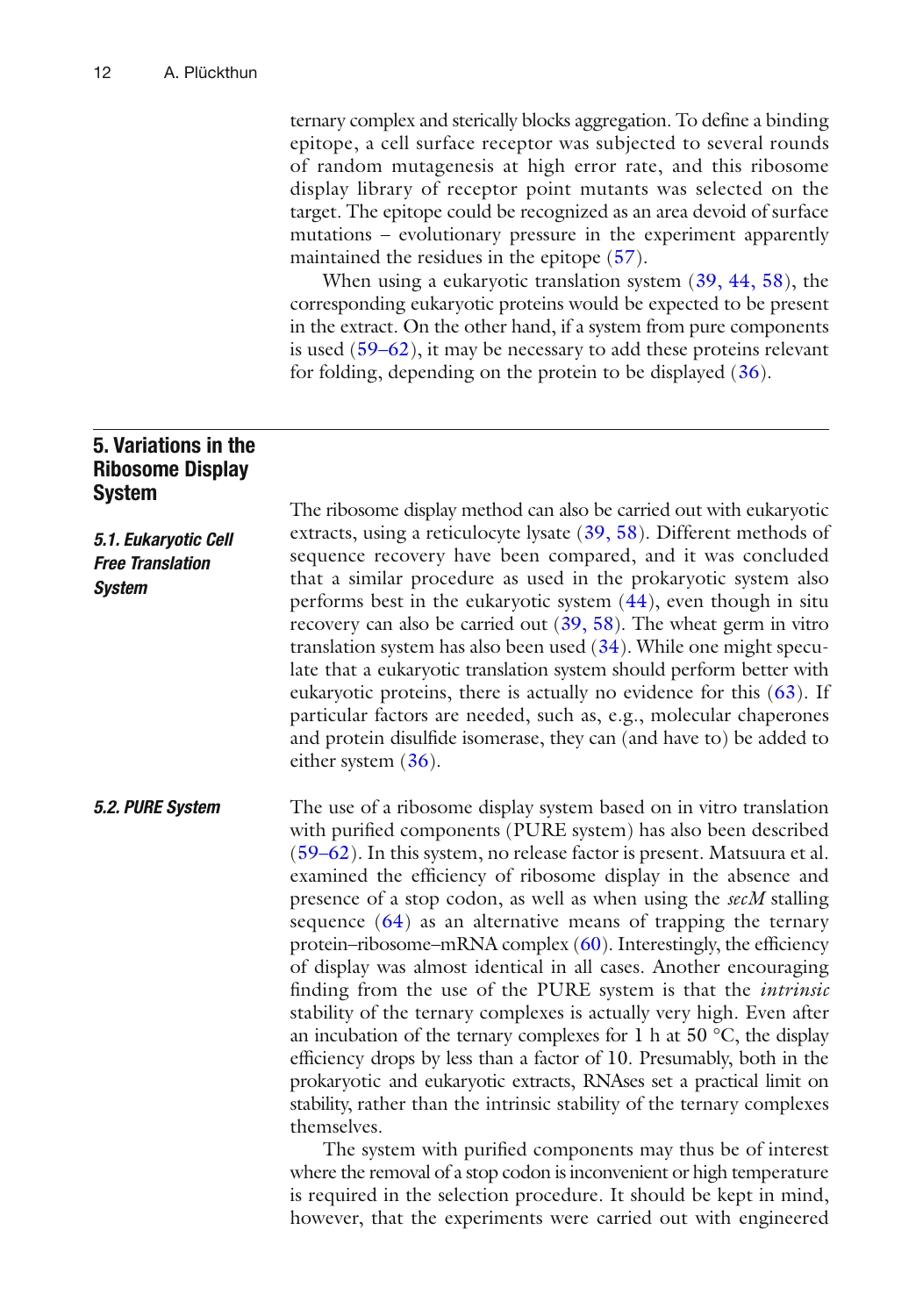|                                          | mRNA that had a C-terminal spacer, as in the standard system<br>described above. In a natural non-engineered mRNA, one would<br>expect that the last few amino acids of the protein of interest are<br>still in the ribosomal tunnel, thereby hampering the folding of the<br>protein. It will remain to be seen whether the PURE system is<br>sufficiently cost-efficient to be used for standard selection and<br>evolution experiments, in comparison to the use of translation<br>extracts from E. coli.                                                                                                                                         |
|------------------------------------------|------------------------------------------------------------------------------------------------------------------------------------------------------------------------------------------------------------------------------------------------------------------------------------------------------------------------------------------------------------------------------------------------------------------------------------------------------------------------------------------------------------------------------------------------------------------------------------------------------------------------------------------------------|
| 5.3. Display of mRNA<br>with Stop Codons | To address the display of natural mRNA (which of course all contain<br>a stop codon), as an alternative to the use of the PURE system,<br>engineered suppressor tRNAs have been used $(65, 66)$ . This could<br>be another approach useful for future protein-protein interaction<br>studies. Nonetheless, the problem remains that many (if not most)<br>proteins will not fold, if part of their domain structure is still in<br>the ribosomal tunnel. The critical question is therefore whether the<br>translated spacer that results when suppressing the stop codons in<br>natural mRNA will be long enough to allow folding of most proteins. |

#### **6. Applications of Ribosome Display to Complex Libraries**

 *6.1. scFv Fragments*

Antibody scFv fragments were the first complex library with which ribosome display was tested for selection and affinity maturation (37), initially from a library of immunized mice, later from a synthetic library  $(38)$ . At that time, the recreated synthetic repertoire of the antibodies was the only general binding protein scaffold available with great diversity.

The folding of antibody fragments in an in vitro translation system must be commensurate with their oxidative folding (many if not most antibody domains need the intradomain  $V_{\rm H}$  and  $V_{\rm L}$ disulfide bond to fold properly), and thus this reaction must be catalyzed  $(36)$ . In addition, the  $\beta$ -sandwich architecture of antibodies can lead to aggregation, and this may be part of the reason, why more rounds of enrichment appear to be necessary than for some other scaffolds that fold extremely well in an in vitro translation system.

There are more publications on using phage display than ribosome display in the selection from naive antibody libraries, but there simply may be no necessity to break with tradition. Filamentous phage display  $(12)$  works very well with secreted one-chain disulfidecontaining proteins such as scFv  $(67)$ , and there is always the option of combining the two methods, as opposed to directly combining selection and affinity maturation in one procedure, as in the ribosome display selection from naive or synthetic libraries  $(68)$ .

The analysis of ribosome display selection from the fully synthetic antibody library HuCAL leads to the conclusion that the selection is not exhaustive, and the outcome is governed by the occurrence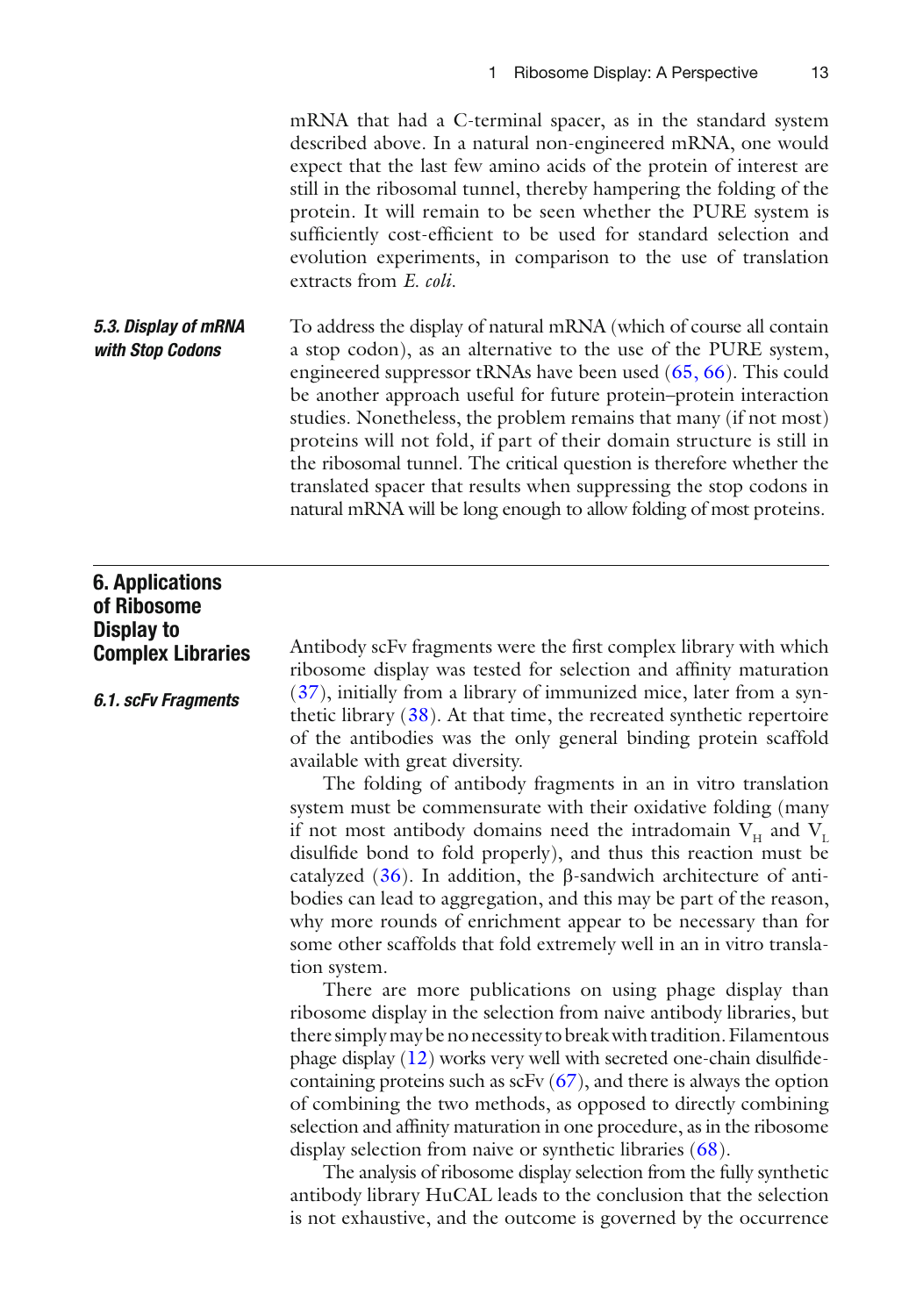| VH1A            | C(9) |                      |     |      |              | C(2)         |              |
|-----------------|------|----------------------|-----|------|--------------|--------------|--------------|
| <b>VH1B</b>     |      |                      |     |      |              |              |              |
| VH <sub>2</sub> |      |                      |     |      |              |              |              |
| VH3             |      | A(9)<br>A(1)<br>B(2) |     | A(1) | A(1)<br>A(1) | A(1)<br>A(1) |              |
| VH4             |      |                      |     |      |              |              |              |
| VH <sub>5</sub> |      |                      |     |      |              |              |              |
| VH <sub>6</sub> |      |                      |     |      | B(6)         |              | B(1)         |
|                 | VK1  | VK <sub>2</sub>      | VK3 | VK4  | $v\lambda$ 1 | $v\lambda$ 2 | $v\lambda$ 3 |

 Fig. 3. Framework usage of the insulin-binding HuCAL scFv fragments in three different ribosome display experiments. The *vertical* and *horizontal axes* denote the HuCAL heavy-chain and light-chain variable domains. ScFvs isolated in experiments ( **A** ), ( **B** ), or ( **C** ) are denoted accordingly. *Numbers in parentheses* represent the number of closely related scFvs with the same CDRs, but different point mutations. It is apparent that in different experiments random mutations lead to the proliferation of particular sequence families, but that this phenomenon occurred in different families in the three experiments. Adapted from ref. [38](#page-22-0).

of random mutations; in selections which were repeated against the same target, different frameworks were dominant in the different selections. This suggests that an early beneficial mutation may have given rise to a lot of (further mutated) progeny of a particular clone, while in the next selection experiment on the same target, another framework combination may have acquired such a beneficial mutation (Fig.  $3$ ).

Combinatorial libraries of a new class of small proteins, termed "Designed Ankyrin Repeat Proteins" (DARPins) (69, 70) were developed that can act as an alternative to antibodies, as they are particularly robust to engineering. They are based on a very different structure and are built from consecutive 33-amino acid repeats, each forming a  $\beta$ -turn followed by two antiparallel  $\alpha$ -helices. In each repeat, seven residues were randomized, and these internal repeats are flanked  *6.2. Designed Ankyrin Repeat Proteins*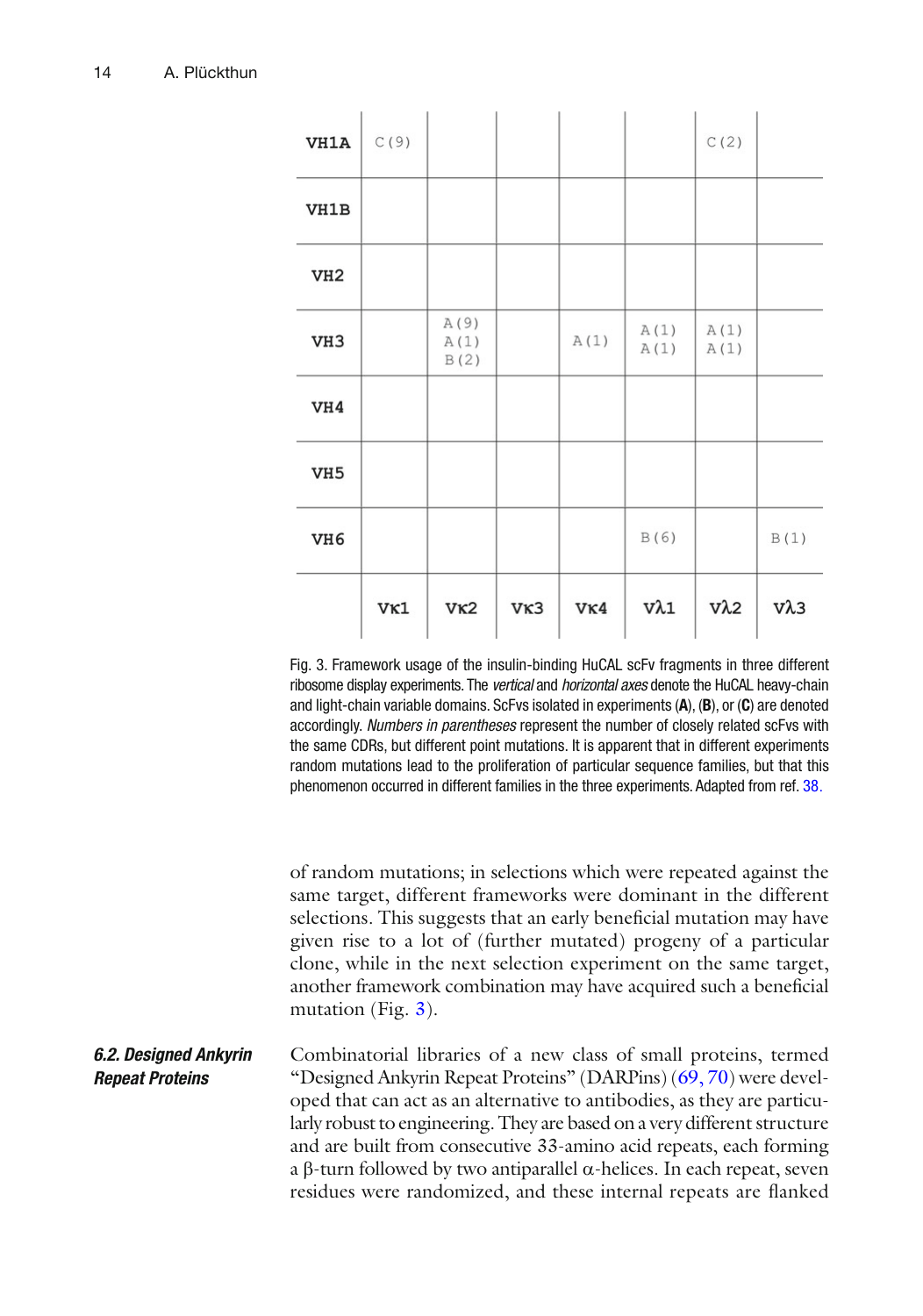|                      | by constant capping repeats, to give one contiguous polypeptide<br>chain with a randomized concave, groove-like binding surface,<br>which is randomized in the library. The proteins contain no cysteine,<br>can be expressed in soluble form in the cytoplasm of E. coli at very<br>high levels, and are very stable and resistant to aggregation (refs.<br>71, 72 and references therein).                                                                                                            |
|----------------------|---------------------------------------------------------------------------------------------------------------------------------------------------------------------------------------------------------------------------------------------------------------------------------------------------------------------------------------------------------------------------------------------------------------------------------------------------------------------------------------------------------|
|                      | It may be these favorable biophysical properties, combined<br>with the fact that high affinity binders are obtained at high frequency,<br>that cause the direct selection of binders from the diverse library to<br>work very well with DARPins. Thus, binders against many targets,<br>including difficult ones such as, e.g., detergent-solubilized GPCRs<br>$(73)$ or conformers of DNA (O. Scholz, unpublished), have been<br>selected directly by ribosome display (e.g., see refs. $70, 74-80$ ). |
| 6.3. Other Scaffolds | Binders based on the camelid VHH domains with micromolar<br>affinity have been isolated by ribosome display from a naive library<br>$(81)$ , and with nanomolar affinity from an immunized llama $(82)$ .                                                                                                                                                                                                                                                                                               |

### **7. Combining Ribosome Display with Other Selection Technologies**

Ribosome display has been combined with other selection technologies. It has been used as the affinity maturation step of a phage display library (e.g., see ref.  $68$ ), and thus used as the second stage in binder selection.

However, one can also use ribosome display as the first step and follow it up by another technology to simplify the evaluation of individual clones. At the end of the ribosome display procedure, the final selected pool is usually cloned in *E. coli*, and crude extracts of individual *E. coli* expression cultures are then analyzed by ELISA. Instead of going through enough rounds such that most of these clones will be positive, an earlier round can be cloned, and an in vivo selection can be applied to this selected pool. For this purpose, the pools of ribosome display were cloned after the first, second, and third round in a protein fragment complementation assay (PCA)  $(2)$ , a split enzyme selection system using DHFR. This technology has a low discrimination power for affinity, but essentially serves as a convenient qualitative screen of binding. It can be seen that even after one round of ribosome display, binders can be obtained, albeit with micromolar affinity. These correspond to a random sampling of the library which has been enriched, perhaps  $10<sup>3</sup>$  to  $10<sup>4</sup>$ -fold, and high affinity binders are too rare to be expected to be found in this small sampling. However, already after the second round of ribosome display, binders with nanomolar affinity are found  $(77)$ . This combination of ribosome display with PCA might become of interest in high-throughput applications of ribosome display.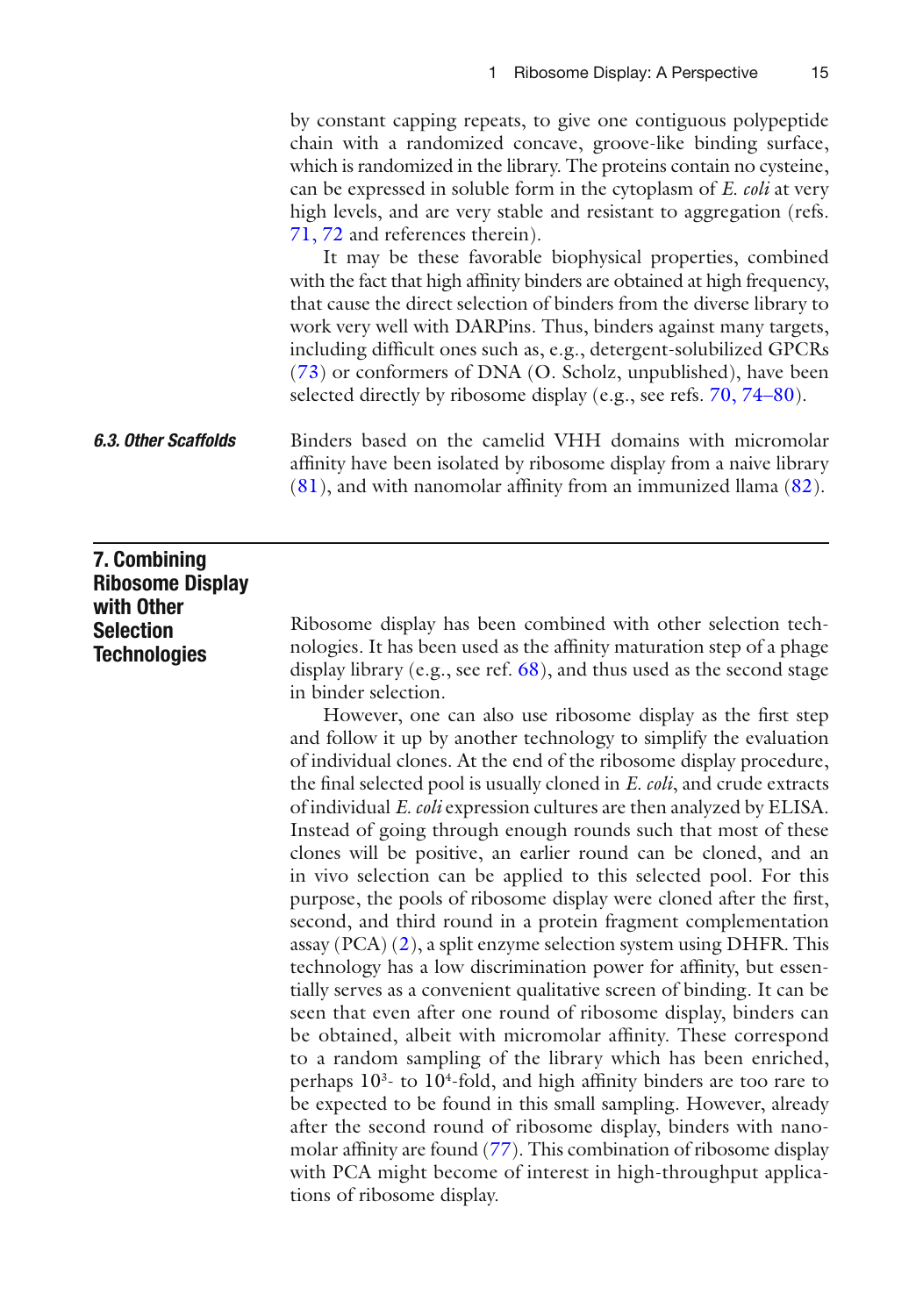### <span id="page-13-0"></span> **8. Comparison of Ribosome Display with Related In Vitro Methods**

 *8.1. mRNA Display*

The first steps of mRNA display are identical to ribosome display. A DNA library, encoding promoter, ribosome-binding site, and the randomized open reading frame of interest without a stop codon is transcribed to yield a library of mRNA molecules. This library is then ligated to a C-terminal linker consisting of DNA which contains at its end a puromycin molecule. In vitro translation is carried out as in ribosome display. The ribosomes are thought to stall at the  $3'$  end of the mRNA where it is linked to DNA. The attached puromycin molecule then enters the P-site and takes on the role of a tRNA, and the growing peptide chain is



Fig. 4. Comparison of ribosome display (*left*) and mRNA display (*right*). For both, the DNA encoding the library is first transcribed in vitro. In ribosome display, the resulting mRNA lacks a stop codon, giving rise upon translation to linked mRNA–ribosome– protein complexes, which can be directly used for selection against an immobilized target. The resulting mRNA is obtained upon dissociating the ribosomal subunits, reverse transcribed and amplified for the next round. In mRNA display (*right*), the mRNA is first ligated to a DNA linker connected to puromycin. The mRNA is translated in vitro, and the ribosome stalls at the RNA–DNA junction. Puromycin then binds to the ribosomal A-site, and attacks the peptidyl-tRNA at the P-site. The nascent polypeptide is thereby transferred to puromycin, as if it were an aminoacyl-tRNA. The resulting covalently linked mRNA–protein complex has the puromycin-linker-mRNA on one side of the tunnel, the protein on the other side of the tunnel. The mechanism, by which this complex purified from the ribosome is not entirely clear (cf. Fig. 5). It is then reverse transcribed and used for selection experiments. The DNA strand is recovered from target-bound complexes by hydrolyzing the complementary mRNA at high pH, then it is amplified by PCR. Adapted from ref. [112](#page-25-0).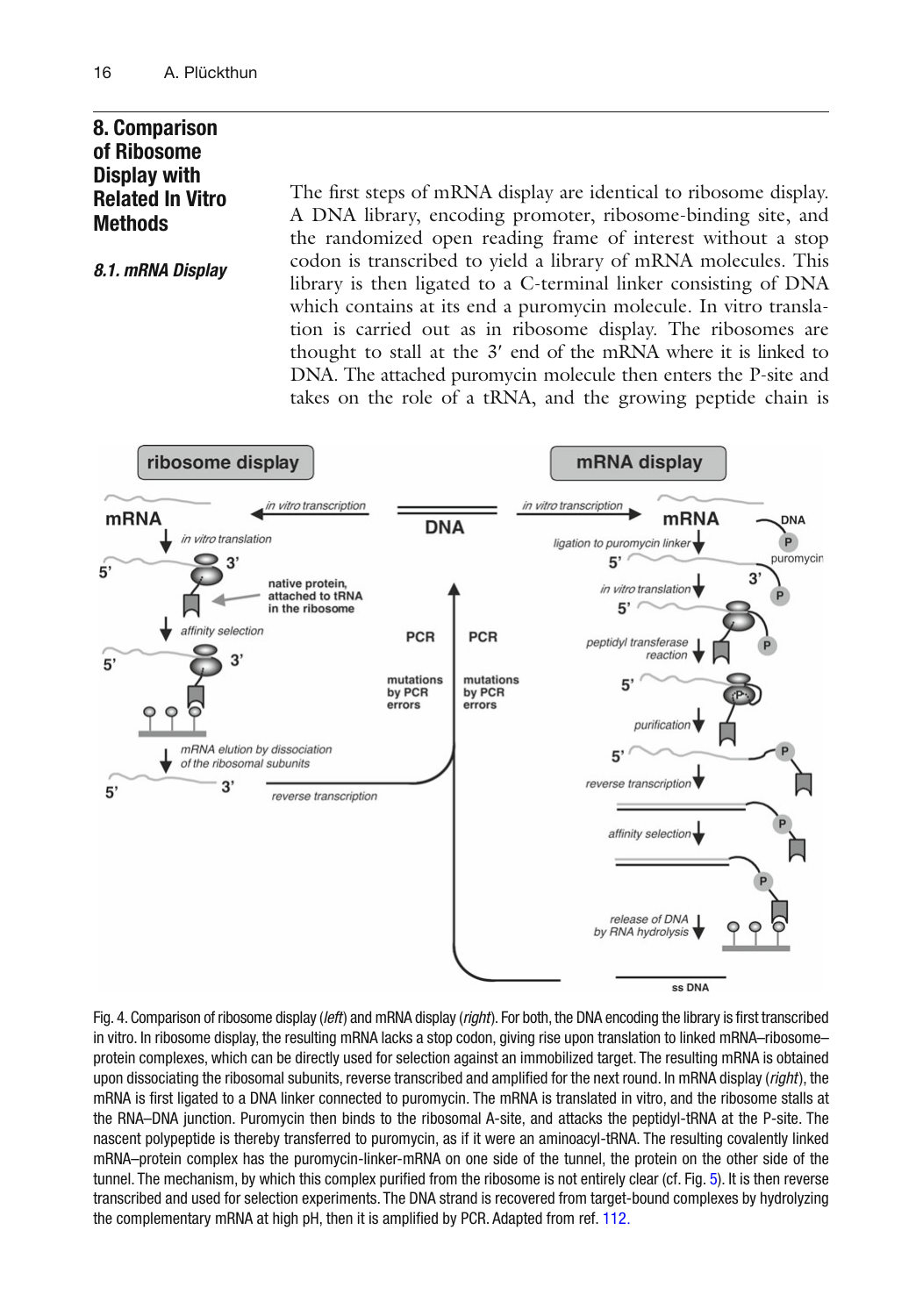<span id="page-14-0"></span>

Fig. 5. Schematic illustration of the topology relevant for ribosome display. This figure is adapted from Seidelt et al. (113). ( **a** ) CryoEM reconstruction of the *Escherichia coli* ribosome 70S complex with the TnaC stalling sequence is shown. For illustration, the folded domain of a DARPin has been added at the N-terminus. The unstructured connector outside the ribosome and the part that is within the tunnel (*nascent chain*) would correspond to the "spacer" or "tether" region in Figs. [1](#page-4-0) and [2 .](#page-7-0) After selection, the addition of EDTA disassembles the two subunits, and only the mRNA must be recovered. Note that the mRNA is not shown here – it contacts the tRNA where indicated and is otherwise partially within the small subunit in this representation and thus not highlighted. (**b**) tRNA, attached nascent chain and the contact point of the mRNA are shown. The ribosome has been left out, except for three proteins from the large subunit, *L4* , *L22,* and *L23* which contact the nascent protein. In ribosome display, the mRNA can be recovered and purified after disassembling the ribosome into small and large subunit. There is no need to elute or recover the protein–tRNA complex. By contrast, in mRNA display, a puromycin molecule, covalently attached to the nascent protein would take the place of the tRNA in this picture. This puromycin is also covalently connected to a DNA spacer, which itself is covalently connected to the mRNA. It is apparent that this will create two large structural units on either side of the ribosomal tunnel: on one side the puromycin, attached to DNA and RNA, on the other side the folded protein, which has emerged from the ribosomal tunnel. Thus, in order to remove the large ribosomal subunit before panning, the ribosome has to be unfolded (potentially unfolding the protein of interest as well), or the protein of interest has to be unfolded (in order to thread backwards through the tunnel), or the whole linker-mRNA has to thread forwards through the tunnel. Alternatively, the large subunit might stay just in place during the selection, such that mRNA display works actually like ribosome display.

transferred to puromycin, and thereby covalently connected, via the linker, to the mRNA (Fig. [4](#page-13-0)).

The mRNA display procedure leaves us with an interesting topological conundrum. On one side of the ribosomal tunnel is the folded protein, on the other side is puromycin, connected via a linker with the mRNA (Fig. 5). The cartoons of the mRNA display procedure  $(14)$  implicitly suggest that the ribosome is removed. There appear some potentially denaturing steps in the procedure after translation  $(14)$ , even though it is not clear whether this would be sufficient to unfold the large subunit, and especially what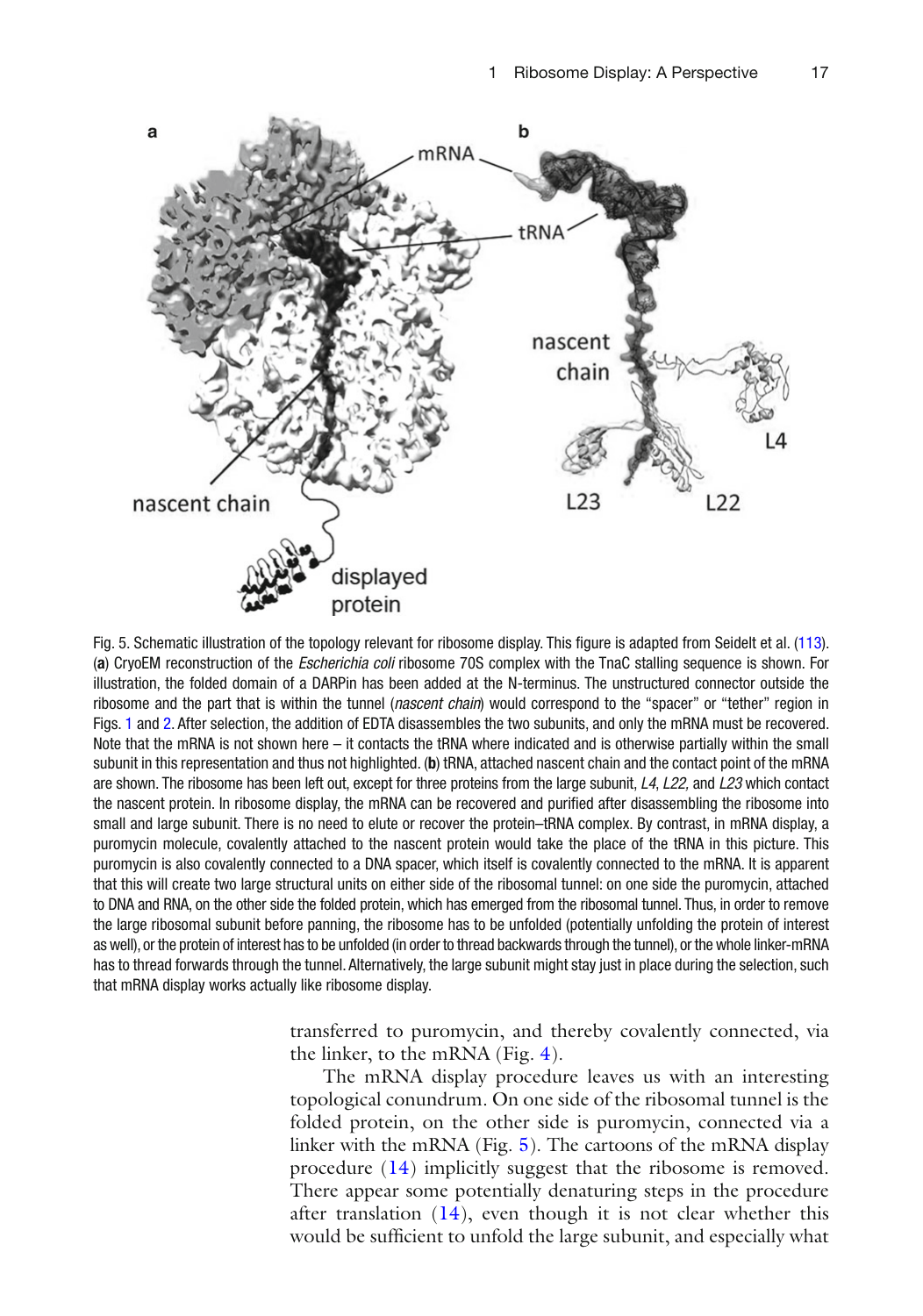effect these conditions would have on the covalently bound protein of interest.

There are thus four possibilities: First, the large subunit of ribosome unfolds, thereby opening the exit tunnel, such that the protein can slide out sideways. It is unclear to what degree the protein of interest would unfold as well. Second, the DNA linker and the whole mRNA thread through the protein tunnel. Third, the protein of interest unfolds before the large subunit and threads backwards through the protein tunnel. Fourth, the large subunit of the ribosome is actually not completely removed, and is still present during panning, similar as in ribosome display. This question is not only of academic interest, as it may have some effect on the protein to be displayed.

A number of protein scaffolds have been used with mRNA display, e.g. some stabilized by metal ions  $(83-85)$ , which would become unfolded by adding EDTA. However, selections have also been carried out using the fibronectin scaffold  $(86-88)$  which probably folds and unfolds reversibly, or scFv fragments (89), as well as diverse other proteins  $(90)$  where it is not clear whether selection did require folded domains. The problem of topology in mRNA display has apparently not been solved.

The packaging of the translation extract into small droplets in the form of a water-in-oil emulsion combines the in vitro approach with the compartment concept of coupling genotype and phenotype (91-93). If, on average, each droplet contains only one mRNA molecule, the protein content of each droplet is monoclonal. The most persuasive application of this technology is for enzymatic reactions  $(94, 95)$ . The basic challenge for evolving enzyme turnover is that the phenotype, namely the production rate of the enzymatic reaction product, cannot be easily linked to the enzyme molecule itself in a mixture of mutants in solution, at least not for reactions with multiple turnovers with high rates. The cellular confinement solves this problem. Nonetheless, the full potential of this approach can be reached only if the reaction can be followed in the compartments directly, requiring optical detection and sorting.  *8.2. Water-in-Oil Emulsions*

> On the other hand, the selection for a binding event in a compartmentalized system is somewhat less compelling. Emulsions have to be broken and selections can be carried out in the bulk phase as in ribosome display and mRNA display. The generic detection of binding events *within* a droplet remains a challenge, and it is less clear how to achieve this in a semiquantitative way for binding *strength*, i.e., affinity.

> However, an interesting application of the emulsion technology for the selection of binding proteins was described by Sumida et al.  $(96)$ , in which they used the emulsion format to express both chains of a Fab fragment from a bicistronic operon within the same droplet. By fusing the heavy chain to streptavidin, and attaching biotin to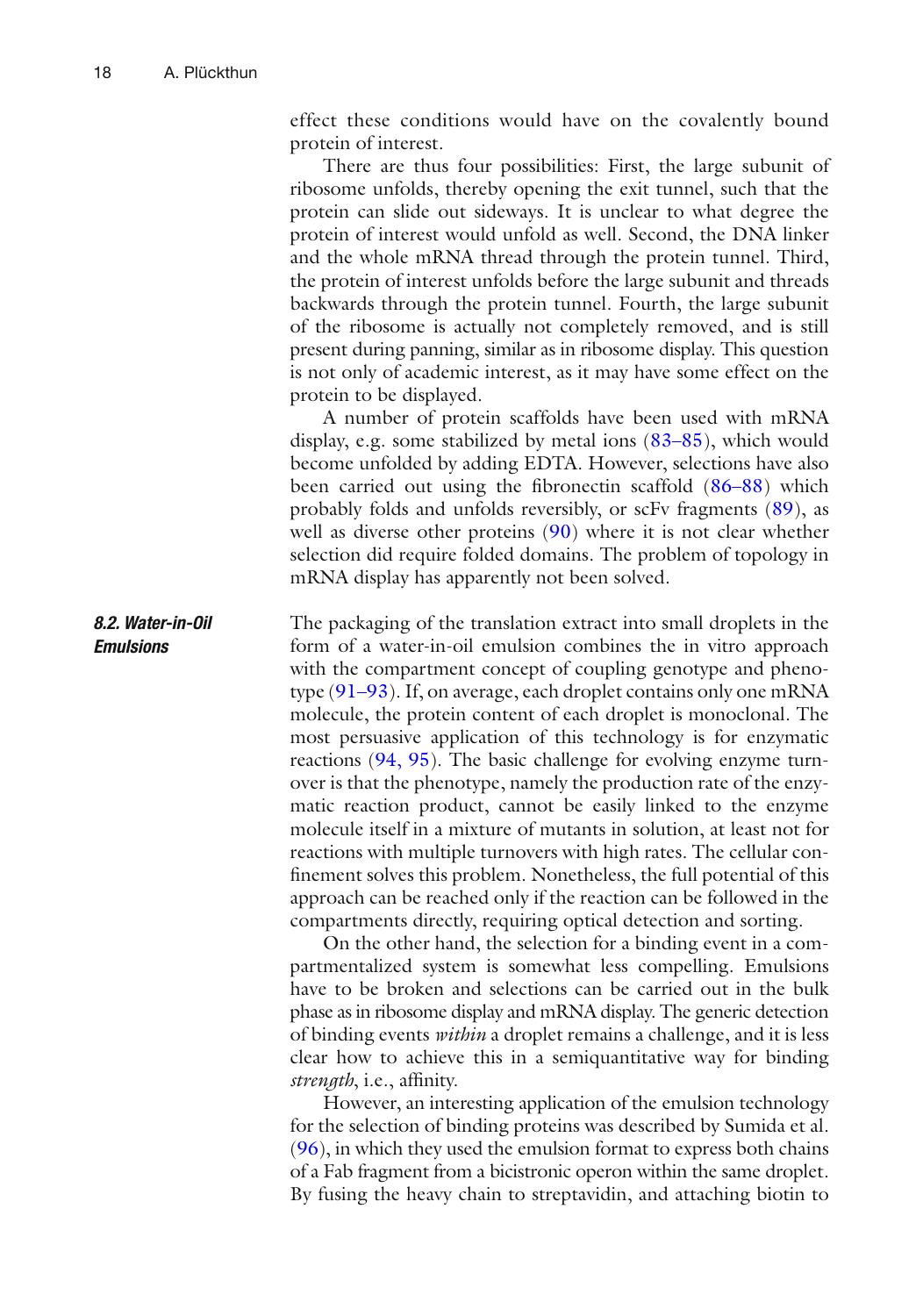the DNA fragment via a photocleavable linker, both chains of the Fab fragment and the corresponding DNA stay together after breaking the emulsion. After panning, the DNA has to be recovered by photocleavage and can be amplified. It will be interesting to see how well this system will perform with complex libraries.

#### **9. Comments on Library Size**

The absolute functional library size in ribosome display is given by the number of different ternary complexes that are formed from mRNA and ribosomes and give rise to a nascent protein that can fold. This requires that the protein of interest is translated at least to the point that the relevant domain is outside the ribosomal tunnel.

From the amount of PCR fragment that is used as the input for transcription, we can calculate that under standard conditions (97) about  $2-3 \times 10^{12}$  molecules input DNA are used. If the library template DNA to make this PCR is of good quality and highly diverse we can assume that these DNA molecules are all different. Also, further mutations will have been introduced while carrying out this very PCR.

The transcription of this linear PCR fragment will usually create multiple copies or mRNA per DNA molecule, and only an aliquot of the resulting mRNA is used for translation. In a standard ribosome display reaction about  $1-3 \times 10^{13}$  mRNA molecules are used. It is entirely possible that additional errors are introduced by the RNA polymerase, such that they will contain a greater diversity than the input DNA.

The other critical variable is the number of functional ribosomes. The number of assembled ribosomes in an *E. coli* cell depends on its growth rate and is between  $18,000$  and  $72,000$   $(98)$ . From the amount of S30 extract used and the number of assembled ribosomes per cell, there should be about  $1-4 \times 10^{14}$  assembled ribosomes in the standard ribosome display reaction. Thus, even if not all ribosomes are functional, there should be a sufficient excess to translate most mRNA molecules. Also, while the number of ribosomes per mRNA will follow a binomial distribution, there should be a significant proportion of monosomes (one ribosome per mRNA).

Using multi-ml quantities of S30 extract and more mRNA, almost arbitrarily large numbers for the library size can be stated. For example, in several review articles the library size of ribosome display and mRNA display have been "compared", where the latter has usually referred to an experiment where extreme amounts of S30 extract have been used. This simple, direct relationship between the amount of extract used and the functional diversity of the library has not been recognized by all authors.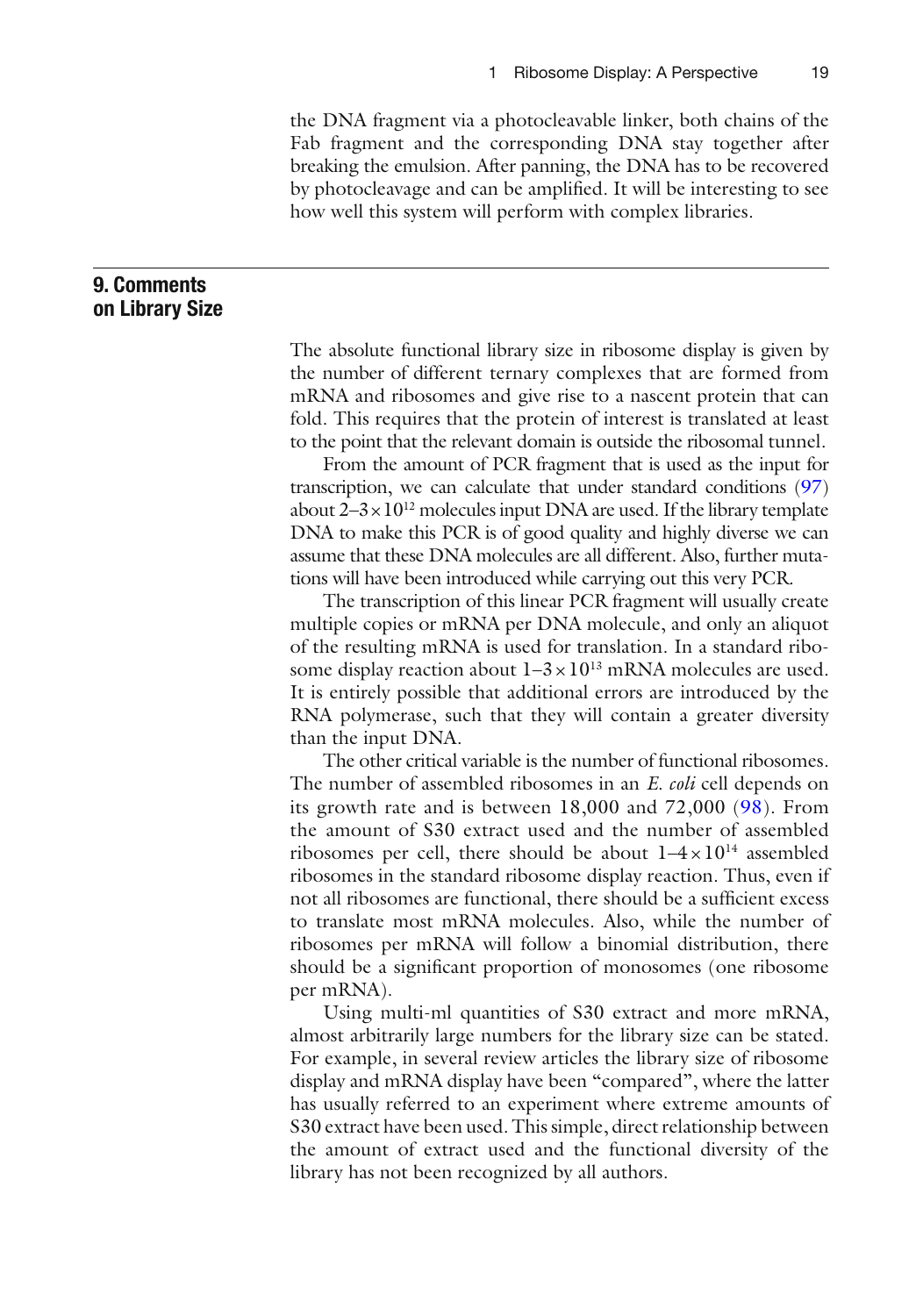More importantly, it remains to be seen whether the best use of the rather valuable S30 extract (and the even more valuable eukaryotic extract, or the truly precious purified components) is to use it all at once in the first round, as opposed to using it in smaller aliquots over a multi-step selection with built-in affinity maturation.

Another important aspect is the functional fraction of the library, and whether the non-functional part is merely inactive, or instead "sticky" and thus becoming enriched during selections. This is a quantity that can almost not be objectively determined. This issue also sets a limit to the number of random mutations that is practically useful before the population becomes extinct.

#### **10. Selections for Higher Affinity**

The most attractive exploitation of the built-in possibility of generating mutations is to improve affinity. Affinity is usually quantified by the equilibrium dissociation constant  $K<sub>D</sub>$ , which is the ratio of the dissociation rate constant  $k_d$  (loosely referred to as off-rate) over the association rate constant  $k_a$  (loosely referred to as on-rate). The association rate constant for protein–protein complexes falls in a remarkably small window, typically between  $1 \times 10^5$  and  $1 \times 10^6$  M<sup>-1</sup> S<sup>-1</sup>, as summarized from various experimental studies by Northrup et al.  $(99)$  and further computationally analyzed by these authors. The net association rate is often visualized as the collision rate times the fraction of "successful" collisions, in other words, where the two proteins have productive orientations. This means that affinity is largely determined by off-rate, and that measures to improve affinity should normally attempt to decrease the off-rate.

Of course, there are exceptions. A protein pair can be properly oriented upon approach by electrostatic forces, leading to a higher fraction of successful collisions  $(100)$ , and this can also be engineered ( [101](#page-25-0)) . However, this electrostatic steering will greatly diminish in importance in physiological buffers with high ionic strength and may thus not be so useful for practical applications. A second class of exceptions will be those interactions which are characterized by an unusually slow observed association rate, much slower than 10<sup>5</sup> M<sup>-1</sup> s<sup>-1</sup>. This can be due to two things: either one of the partners is not in a productive conformation, and only a small fraction of molecules are able to interact (conformational selection) ( [102, 103\)](#page-25-0) , or a slow conformational change must occur in one of the partners before or upon binding (induced fit)  $(104)$ . In summary, if the on-rate of the protein to be improved is not *unusually* slow (say, only  $10^3 - 10^4$  M<sup>-1</sup> s<sup>-1</sup>), and if high affinity should be achieved also under physiological conditions with considerable ionic strength, then an improvement of off-rate is the most likely route to success.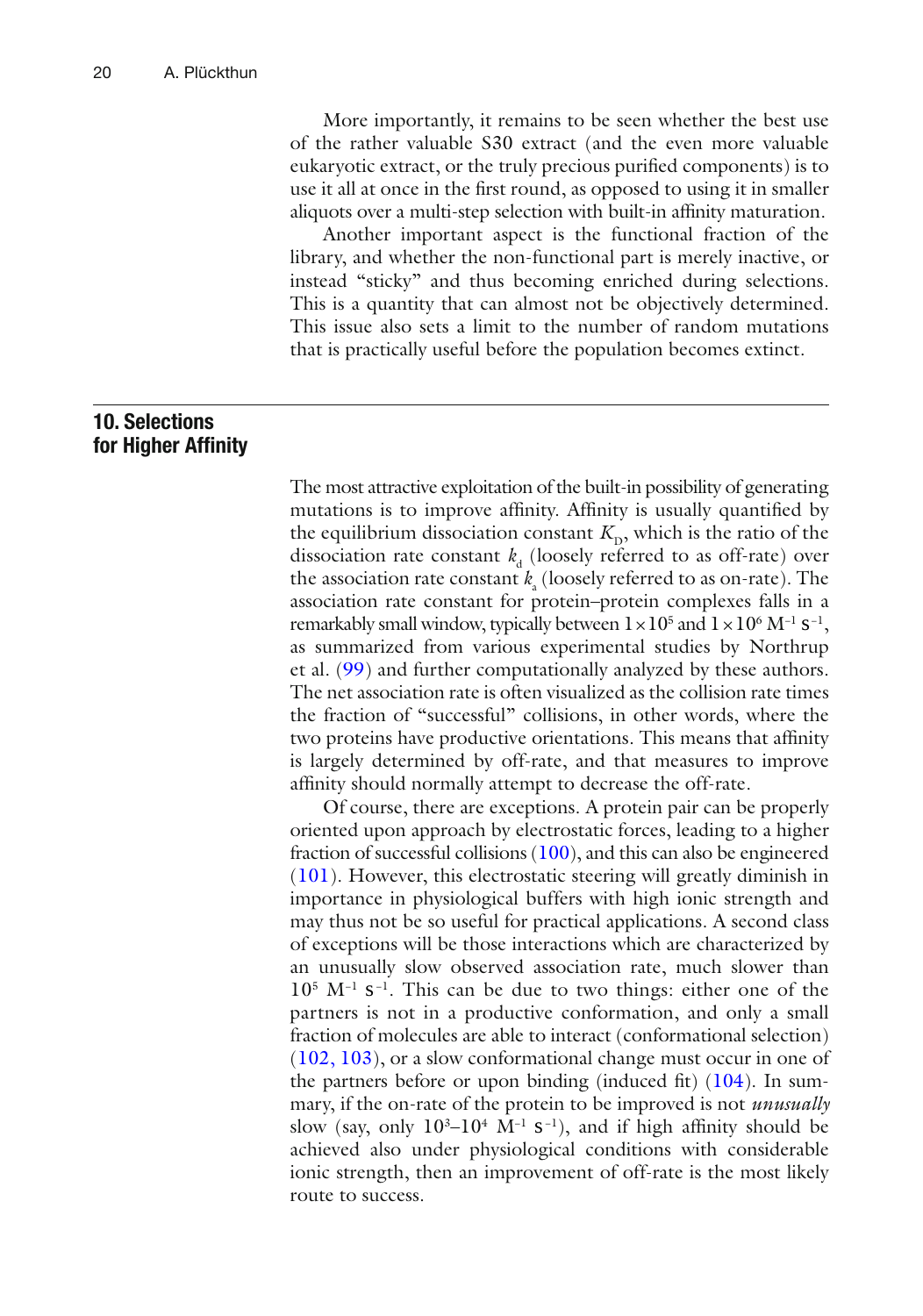Nonetheless, we still have at two strategic options. In the first, in round to round, less target is immobilized. The underlying assumption is that the binding molecules to be selected, of different affinities, will equilibrate and the ones of low affinity will be displaced by the ones of high affinity that will eventually occupy all the sites. This approach becomes difficult once the affinities are already quite high, say with  $K_{\rm p}$  in the low or subnanomolar range. Equilibration then becomes slow (see below) and once the amount of immobilized species becomes too low, background binding to the blocked surface or other present molecules such as streptavidin becomes a significant problem. The second, more attractive approach is thus to select for the off-rate directly  $(105-107)$ .

The typical set-up is to expose the library of binders (the ribosomal complexes in ribosome display, the phages in phage display) to biotinylated target in solution. After some time, an excess of non-biotinylated target is added, with the assumption that a fast dissociating binder (one with fast off-rate) will expose an unoccupied binding site and immediately rebind to soluble competitor target, present in excess. The binders with slow off-rate, on the other hand, remain on the biotinylated target and can thus be isolated by adding capture beads carrying, e.g., streptavidin.

Initially, one might think that for selecting an off-rate as slow as possible one should compete and thus wait as long as possible before collecting the binders with the beads. However, after experimentally finding that this does not lead to the desired outcome, we have recently computationally analyzed this process and found that the optimal selection works quite different  $(108)$ . Here only a very qualitative summary is given; the interested reader is directed to the original publication.

Let us assume that the initial biotinylated target is sufficient to capture all binders and that the capture beads are sufficient to capture all biotinylated target. If we incubate this library with nonbiotinylated target in excess for a very long time, *all* the binders will equilibrate between both forms of target. After sufficiently long time, the distribution of binders on the biotinylated target and on the non-biotinylated target becomes identical  $-$  no affinity enrichment at all is achieved!

The enrichment of the binders with the slowest off-rate is thus a transient phenomenon  $(108)$ . At intermediate times, the immobilized target will indeed carry a population that is enriched for the binders with slow off rate. This enrichment will be highest at the time that is the reciprocal of the best off-rates. When in doubt, it is better to err on the side of shorter times.

The selection pressure is dominated by the ratio of non-biotinylated to biotinylated target, which should be as high as possible. There is usually a practical upper limit, given by the availability of the target. It is not useful to decrease the amount of immobilized target because of the danger of selecting background binders as explained above.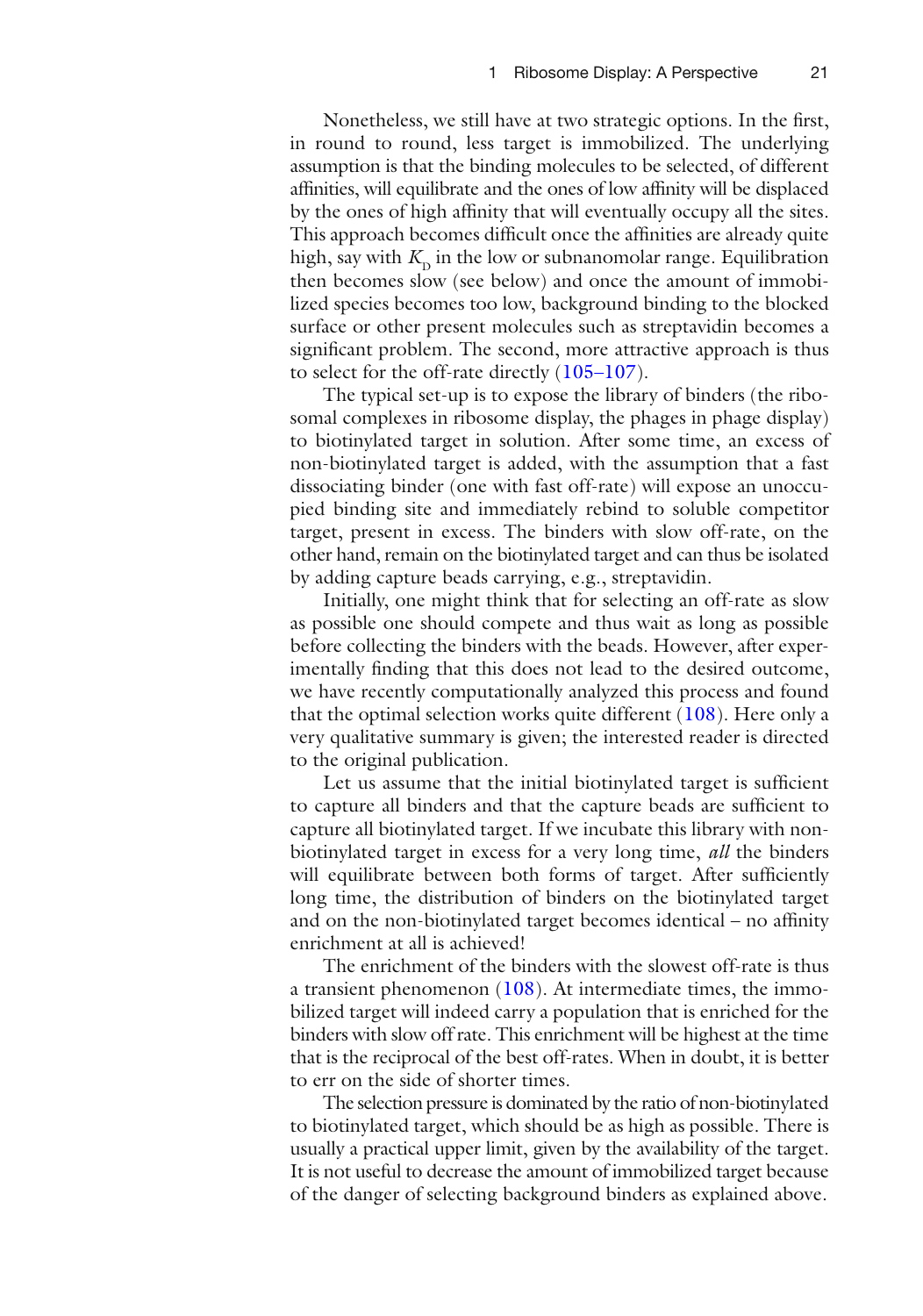Given a limited amount of target, the practitioner has the choice between few rounds of very stringent selections (using the target in large excess) or many rounds with less stringent selections (using the valuable target over more rounds). The less selective strategy will keep a higher diversity and thus potentially binders with a greater range of biological properties and effects. Yet, when the target is severely limited, one selective round with high target excess is probably the best strategy.

After any highly selective step, the number of binders becomes, by necessity, very small. Thus, background binding by non-functional clones can become significant. In order to rectify this problem, a non-selective round directly following the stringent one has been found to be highly useful  $(108)$  (and references therein). In this case, all remaining binders are "collected" and amplified, which thereafter greatly outnumber the non-functional molecules.

| <b>11. Selections for</b><br><b>Properties Other</b><br>than Affinity | Besides high affinity, selective discrimination of a particular target,                                                                                                                                                                                                                                                                                                                                                                                                                                                                                                                                                                                                                                                                                                                                                                                                                                                            |
|-----------------------------------------------------------------------|------------------------------------------------------------------------------------------------------------------------------------------------------------------------------------------------------------------------------------------------------------------------------------------------------------------------------------------------------------------------------------------------------------------------------------------------------------------------------------------------------------------------------------------------------------------------------------------------------------------------------------------------------------------------------------------------------------------------------------------------------------------------------------------------------------------------------------------------------------------------------------------------------------------------------------|
| 11.1. Selectivity                                                     | and non-recognition of a similar molecule, is often desired. This<br>can involve recognition of a particular mutant, a posttranslational<br>modification or a conformation. Like in other display technologies<br>such as phage display, this can best be achieved by immobilizing<br>the desired target, and adding the non-desired target as a competi-<br>tor, such that all members of the library which recognize both, and<br>thus do not discriminate, will be washed out by binding to the non-<br>immobilized competitor.                                                                                                                                                                                                                                                                                                                                                                                                 |
| 11.2. Catalysis                                                       | The use of display technologies such as phage display (reviewed<br>in ref. 109) and ribosome display (reviewed in ref. 110) for<br>selecting enzymatic turnover has been attempted. While a number<br>of approaches have been found for carrying out selections to<br>identify active catalysts from among many inactive molecules, it is<br>less apparent how to select for the quantitative improvement of<br>enzymatic turnover with display technologies that ultimately select<br>only for a binding event. Ribosome display might thus play a role in<br>the initial selection of very large libraries to identify active molecules.<br>At the present time, it appears that the use of emulsion techniques<br>might be better suited to select for improvements of in vitro turnover<br>rates (94, 95). Ultimately, a direct sorting of the aqueous compart-<br>ments as a quantitative measure of turnover will be needed. |
| 11.3. Stability                                                       | It is a widespread assumption that ribosome display is unsuitable<br>for evolution of protein stability, and thus its inherent advantages                                                                                                                                                                                                                                                                                                                                                                                                                                                                                                                                                                                                                                                                                                                                                                                          |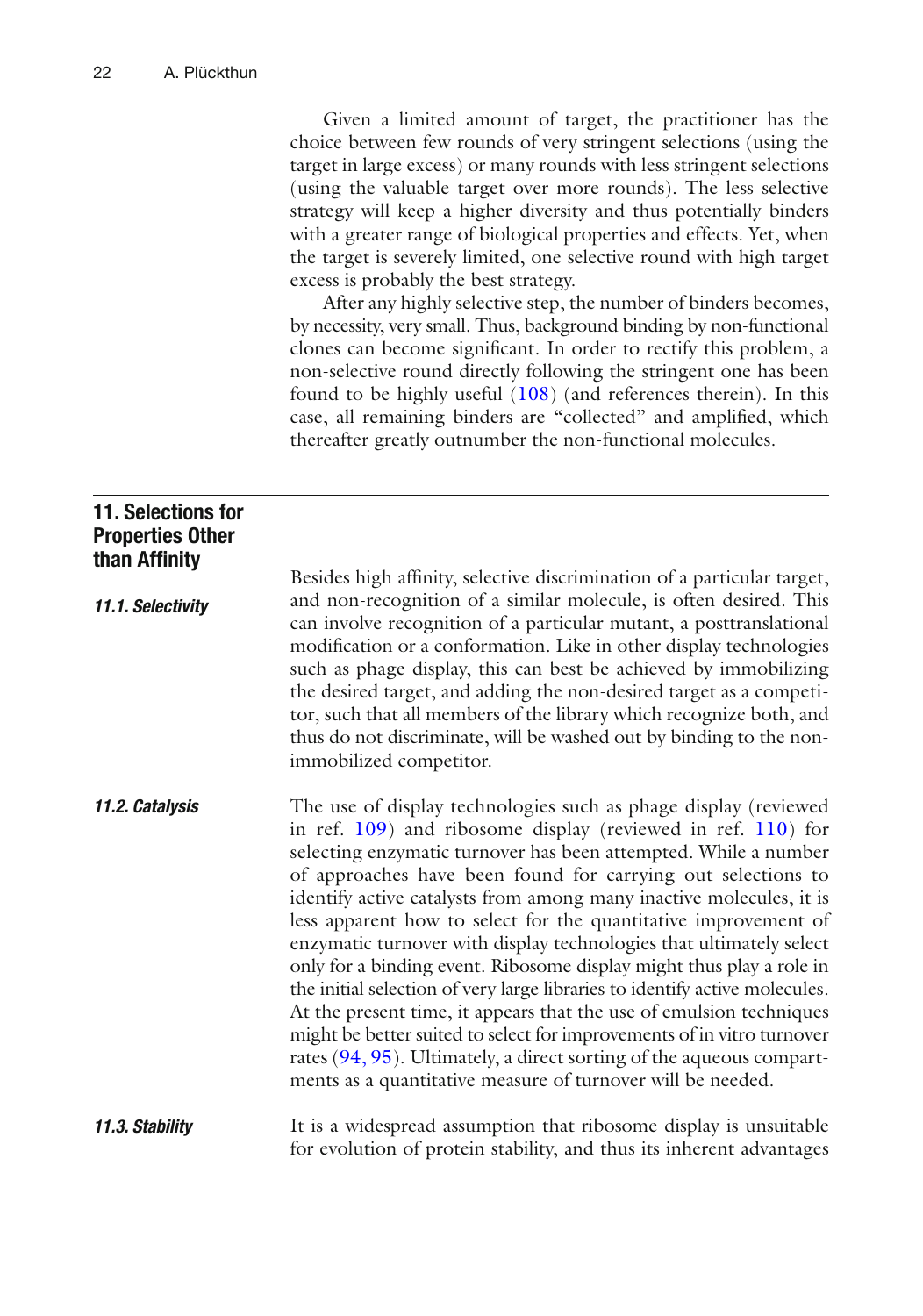of large library size and facile interfacing with random mutagenesis cannot be exploited for this problem. Fortunately, this is not true. The recent discovery that the intrinsic stability of the ribosomal complexes, e.g., as found in the PURE system  $(60-62)$ , is rather high is further encouraging for such experiments. Even with the standard *E. coli* system, such experiments have been successfully carried out: Using an antibody scFv fragment of medium stability as a model system, its stability was improved by a succession of random mutagenesis and selection for specific binding in the presence of a suitable buffer favoring unfolding  $(106)$ . The antibody derives a significant part of its stability from its intradomain disulfide bonds. By increasing the level of reducing agents from round to round, scFv fragments were selected which could fold in the complete absence of disulfides. More importantly, when the disulfides were allowed to form again, the free energy of folding gained by the selected mutations was almost additive. It is likely that similar scenarios can be designed for the selection of high stability variants of other proteins. The main prerequisite will be to select for binding that is strictly coupled to correct folding, and does not allow partially folded "sticky" molecules to become enriched.

#### **12. Conclusions and Future Prospects**

Ribosome display has proven to be a robust procedure, used now in academic and industrial laboratories, which comes rather close to experimental protein evolution in the test tube. Un doubtedly, the procedure will be further improved and applied to many new targets and selection goals. Progress in automation, selection on complex targets such as whole cells, as well as applications of deep sequencing are the obvious developments that can be expected to contribute to the further development of this powerful in vitro evolution. Undoubtedly, this evolution technology will itself evolve.

#### **Acknowledgments**

My sincere thanks go to the many coworkers mentioned in the references who have developed and continuously improved the ribosome display technology over the years. I am grateful to Drs. Birgit Dreier, Oliver Scholz, Erik Sedlak and to Johannes Schilling for critically reading the manuscript.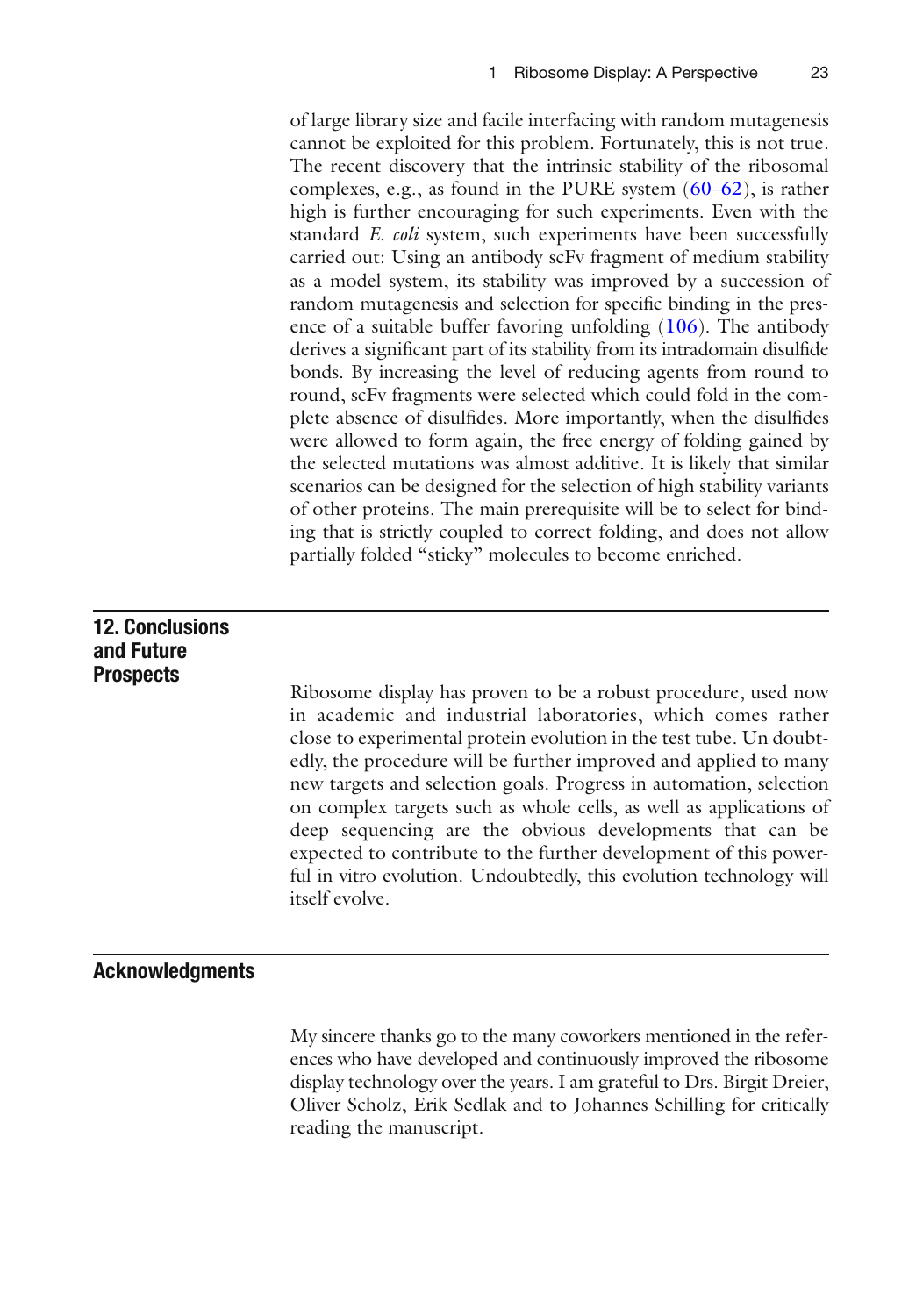#### <span id="page-21-0"></span> **References**

- 1. Fields, S. & Song, O. (1989) A novel genetic system to detect protein–protein interactions. *Nature* **340**, 245–246.
- 2. Pelletier, J. N., Arndt, K. M., Plückthun, A. & Michnick, S. W. (1999) An *in vivo* libraryversus-library selection of optimized protein– protein interactions. *Nat. Biotechnol.* **17**, 683–690.
- 3. Wilson, C. G., Magliery, T. J. & Regan, L. (2004) Detecting protein–protein interactions with GFP-fragment reassembly. *Nat. Methods* **1**, 255–262.
- 4. Cabantous, S., Pedelacq, J. D., Mark, B. L., Naranjo, C., Terwilliger, T. C. & Waldo, G. S. (2005) Recent advances in GFP folding reporter and split-GFP solubility reporter technologies. Application to improving the folding and solubility of recalcitrant proteins from Mycobacterium tuberculosis. *J. Struct. Funct. Genomics* **6**, 113–119.
- 5. Rossi, F., Charlton, C. A. & Blau, H. M. (1997) Monitoring protein–protein interactions in intact eukaryotic cells by betagalactosidase complementation. *Proc. Natl. Acad. Sci. U. S. A.* **94**, 8405–8410.
- 6. Francisco, J. A., Campbell, R., Iverson, B. L. & Georgiou, G. (1993) Production and fluorescence-activated cell sorting of Escherichia coli expressing a functional antibody fragment on the external surface. *Proc. Natl. Acad. Sci. U. S. A.* **90**, 10444–10448.
- 7. Boder, E. T. & Wittrup, K. D. (1997) Yeast surface display for screening combinatorial polypeptide libraries. *Nat. Biotechnol.* **15**, 553–557.
- 8. Smith, G. P. (1985) Filamentous fusion phage: novel expression vectors that display cloned antigens on the virion surface. *Science* **228**, 1315–1317.
- 9. Cwirla, S. E., Peters, E. A., Barrett, R. W. & Dower, W. J. (1990) Peptides on phage: a vast library of peptides for identifying ligands. *Proc. Natl. Acad. Sci. U. S. A.* **87**, 6378–6382.
- 10. Devlin, J. J., Panganiban, L. C. & Devlin, P. E. (1990) Random peptide libraries: a source of specific protein binding molecules. *Science* **249**, 404–406.
- 11. Scott, J. K. & Smith, G. P. (1990) Searching for peptide ligands with an epitope library. *Science* **249**, 386–390.
- 12. McCafferty, J., Griffiths, A. D., Winter, G. & Chiswell, D. J. (1990) Phage antibodies: filamentous phage displaying antibody variable domains. *Nature* **348**, 552–554.
- 13. Bass, S., Greene, R. & Wells, J. A. (1990) Hormone phage: an enrichment method for variant proteins with altered binding properties. *Proteins* **8**, 309–314.
- 14. Takahashi, T. T. & Roberts, R. W. (2009) In vitro selection of protein and peptide libraries using mRNA display. *Methods Mol. Biol.* **535**, 293–314.
- 15. Levin, A. M. & Weiss, G. A. (2006) Optimizing the affinity and specificity of proteins with molecular display. *Mol. Biosyst.* **2**, 49–57.
- 16. Leemhuis, H., Stein, V., Griffiths, A. D. & Hollfelder, F. (2005) New genotypephenotype linkages for directed evolution of functional proteins. *Curr. Opin. Struct. Biol.* **15**, 472–478.
- 17. Daugherty, P. S. (2007) Protein engineering with bacterial display. *Curr. Opin. Struct. Biol.* **17**, 474–480.
- 18. Pepper, L. R., Cho, Y. K., Boder, E. T. & Shusta, E. V. (2008) A decade of yeast surface display technology: where are we now? *Comb. Chem. High Throughput Screen.* **11**, 127–134.
- 19. Mondon, P., Dubreuil, O., Bouayadi, K. & Kharrat, H. (2008) Human antibody libraries: a race to engineer and explore a larger diversity. *Front. Biosci.* **13**, 1117–1129.
- 20. Bratkovic, T. (2010) Progress in phage display: evolution of the technique and its application. *Cell. Mol. Life Sci.* **67**, 749–767.
- 21. Labrou, N. E. (2010) Random mutagenesis methods for in vitro directed enzyme evolution. *Curr. Protein Pept. Sci.* **11**, 91–100.
- 22. Horst, J. P., Wu, T. H. & Marinus, M. G. (1999) Escherichia coli mutator genes. *Trends Microbiol.* **7**, 29–36.
- 23. Wang, L., Jackson, W. C., Steinbach, P. A. & Tsien, R. Y. (2004) Evolution of new nonantibody proteins via iterative somatic hypermutation. *Proc. Natl. Acad. Sci. U. S. A.* **101**, 16745–16749.
- 24. Virnekäs, B., Ge, L., Plückthun, A., Schneider, K. C., Wellnhofer, G. & Moroney, S. E. (1994) Trinucleotide phosphoramidites: Ideal reagents for the synthesis of mixed oligonucleotides for random mutagenesis. *Nucleic Acids Res.* **22**, 5600–5607.
- 25. Zaccolo, M., Williams, D. M., Brown, D. M. & Gherardi, E. (1996) An approach to random mutagenesis of DNA using mixtures of triphosphate derivatives of nucleoside analogues. *J. Mol. Biol.* **255**, 589–603.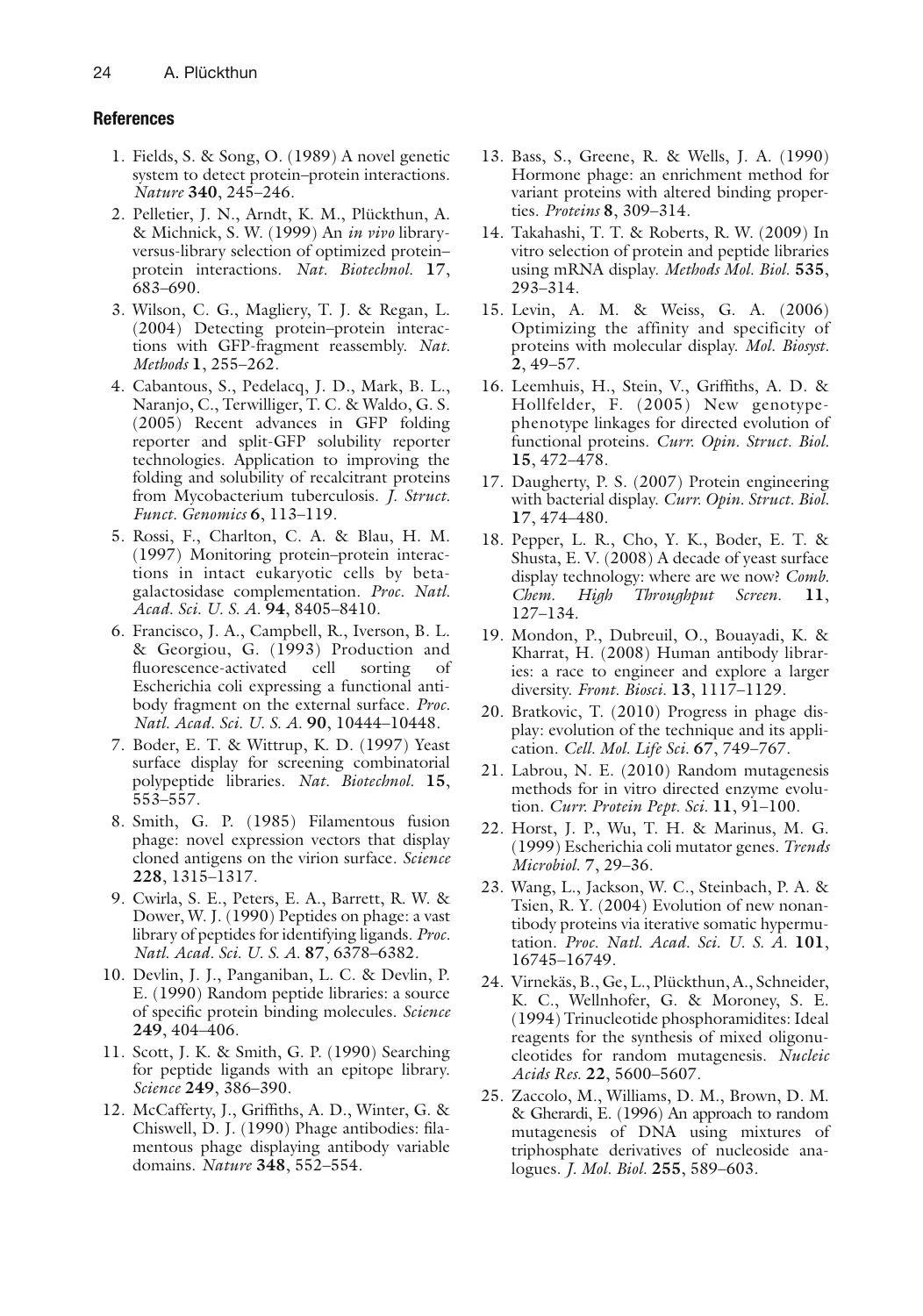- <span id="page-22-0"></span> 26. Zhao, H., Giver, L., Shao, Z., Affholter, J. A. & Arnold, F. H. (1998) Molecular evolution by staggered extension process (StEP) in vitro recombination. *Nat. Biotechnol.* **16**, 258–261.
- 27. Stemmer, W. P. (1994) Rapid evolution of a protein in vitro by DNA shuffling. *Nature* **370**, 389–391.
- 28. Kraus, J. P. & Rosenberg, L. E. (1982) Purification of low-abundance messenger RNAs from rat liver by polysome immunoadsorption. *Proc. Natl. Acad. Sci. U. S. A.* **79**, 4015–4019.
- 29. Korman, A. J., Knudsen, P. J., Kaufman, J. F. & Strominger, J. L. (1982) cDNA clones for the heavy chain of HLA-DR antigens obtained after immunopurification of polysomes by monoclonal antibody. *Proc. Natl. Acad. Sci. U. S. A.* **79**, 1844–1848.
- 30. Tuerk, C. & Gold, L. (1990) Systematic evolution of ligands by exponential enrichment: RNA ligands to bacteriophage T4 DNA polymerase. *Science* **249**, 505–510.
- 31. Mattheakis, L. C., Dias, J. M. & Dower, W. J. (1996) Cell-free synthesis of peptide libraries displayed on polysomes. *Methods Enzymol.* **267**, 195–207.
- 32. Mattheakis, L. C., Bhatt, R. R. & Dower, W. J. (1994) An in vitro polysome display system for identifying ligands from very large peptide libraries. *Proc. Natl. Acad. Sci. U. S. A.* **91**, 9022–9026.
- 33. Kawasaki, G. H. (1991) Cell-free synthesis and isolation of novel genes and polypeptides. *PCT Int. Appl.*, WO 91/05058.
- 34. Gersuk, G. M., Corey, M. J., Corey, E., Stray, J. E., Kawasaki, G. H. & Vessella, R. L. (1997) High-affinity peptide ligands to prostate-specific antigen identified by polysome selection. *Biochem*. *Biophys. Res. Commun.* **232**, 578–582.
- 35. Hanes, J. & Plückthun, A. (1997) *In vitro* selection and evolution of functional proteins by using ribosome display. *Proc. Natl. Acad. Sci. USA* **94**, 4937–4942.
- 36. Ryabova, L. A., Desplancq, D., Spirin, A. S. & Plückthun, A. (1997) Functional antibody production using cell-free translation: Effects of protein disulfide isomerase and chaperones. *Nat. Biotechnol.* **15**, 79–84.
- 37. Hanes, J., Jermutus, L., Weber-Bornhauser, S., Bosshard, H. R. & Plückthun, A. (1998) Ribosome display efficiently selects and evolves high-affinity antibodies *in vitro* from immune libraries. *Proc. Natl. Acad. Sci. USA* **95**, 14130–14135.
- 38. Hanes, J., Schaffitzel, C., Knappik, A. & Plückthun, A. (2000) Picomolar affinity anti-

bodies from a fully synthetic naive library selected and evolved by ribosome display. *Nat. Biotechnol.* **18**, 1287–1292.

- 39. He, M. & Taussig, M. J. (1997) Antibodyribosome-mRNA (ARM) complexes as efficient selection particles for in vitro display and evolution of antibody combining sites. *Nucleic Acids Res.* **25**, 5132–5134.
- 40. He, M., Menges, M., Groves, M. A., Corps, E., Liu, H., Brüggemann, M. & Taussig, M. J. (1999) Selection of a human anti-progesterone antibody fragment from a transgenic mouse library by ARM ribosome display. *J. Immunol. Methods* **231**, 105–117.
- 41. Kisselev, L., Ehrenberg, M. & Frolova, L. (2003) Termination of translation: interplay of mRNA, rRNAs and release factors? *EMBO J.* **22**, 175–182.
- 42. Pavlov, M. Y., Antoun, A., Lovmar, M. & Ehrenberg, M. (2008) Complementary roles of initiation factor 1 and ribosome recycling factor in 70S ribosome splitting. *EMBO J.* **27**, 1706–1717.
- 43. Hauryliuk, V., Zavialov, A., Kisselev, L. & Ehrenberg, M. (2006) Class-1 release factor eRF1 promotes GTP binding by class-2 release factor eRF3. *Biochimie* **88**, 747–757.
- 44. Douthwaite, J. A., Groves, M. A., Dufner, P. & Jermutus, L. (2006) An improved method for an efficient and easily accessible eukaryotic ribosome display technology. *Protein Eng. Des. Sel.* **19**, 85–90.
- 45. Cheng, K., Ivanova, N., Scheres, S. H., Pavlov, M. Y., Carazo, J. M., Hebert, H., Ehrenberg, M. & Lindahl, M. (2010) tmRNA·SmpB complex mimics native aminoacyl-tRNAs in the A site of stalled ribosomes. *J. Struct. Biol.* **169**, 342–348.
- 46. Moore, S. D. & Sauer, R. T. (2007) The tmRNA system for translational surveillance and ribosome rescue. *Annu. Rev. Biochem.* **76**, 101–124.
- 47. Shine, J. & Dalgarno, L. (1975) Terminalsequence analysis of bacterial ribosomal RNA. Correlation between the 3'-terminalpolypyrimidine sequence of 16-S RNA and translational specificity of the ribosome. *Eur. J. Biochem.* **57**, 221–230.
- 48. Salis, H. M., Mirsky, E. A. & Voigt, C. A. (2009) Automated design of synthetic ribosome binding sites to control protein expression. *Nat. Biotechnol.* **27**, 946–950.
- 49. Kozak, M. (1999) Initiation of translation in prokaryotes and eukaryotes. *Gene* **234**, 187–208.
- 50. Carpousis, A. J. (2007) The RNA degradosome of Escherichia coli: an mRNA-degrading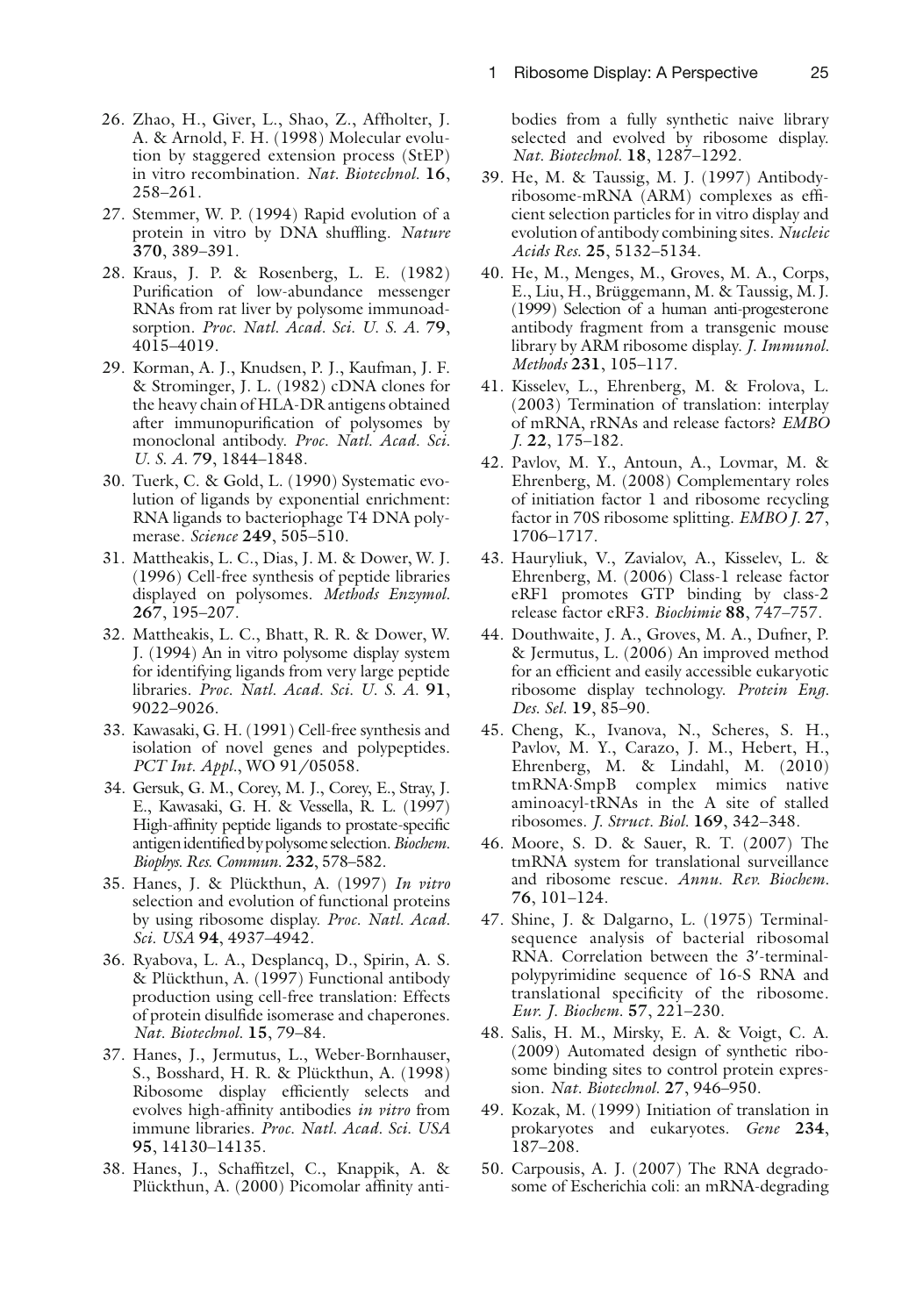<span id="page-23-0"></span>machine assembled on RNase E. *Annu. Rev. Microbiol.* **61**, 71–87.

- 51. Carpousis, A. J., Luisi, B. F. & McDowall, K. J. (2009) Endonucleolytic initiation of mRNA decay in Escherichia coli. *Prog. Mol. Biol. Transl. Sci.* **85**, 91–135.
- 52. Regnier, P. & Hajnsdorf, E. (2009) Poly(A) assisted RNA decay and modulators of RNA stability. *Prog. Mol. Biol. Transl. Sci.* **85**, 137–185.
- 53. Schatz, P. J. (1993) Use of peptide libraries to map the substrate specificity of a peptidemodifying enzyme: a 13 residue consensus peptide specifies biotinylation in Escherichia coli. *Biotechnology (N. Y.)* **11**, 1138–1143.
- 54. Hoffmann, A., Bukau, B. & Kramer, G. (2010) Structure and function of the molecular chaperone Trigger Factor. *Biochim. Biophys. Acta* **1803**, 650–661.
- 55. Hoffmann, F. & Rinas, U. (2004) Roles of heat-shock chaperones in the production of recombinant proteins in Escherichia coli. *Adv. Biochem. Eng. Biotechnol.* **89**, 143–161.
- 56. Schimmele, B., Gräfe, N. & Plückthun, A. (2005) Ribosome display of mammalian receptor domains. *Protein Eng. Des. Sel.* **18**, 285–294.
- 57. Schimmele, B. & Plückthun, A. (2005) Identification of a functional epitope of the Nogo receptor by a combinatorial approach using ribosome display. *J. Mol. Biol.* **352**, 229–241.
- 58. He, M. & Taussig, M. J. (2007) Eukaryotic ribosome display with in situ DNA recovery. *Nat. Methods* **4**, 281–288.
- 59. Villemagne, D., Jackson, R. & Douthwaite, J. A. (2006) Highly efficient ribosome display selection by use of purified components for in vitro translation. *J. Immunol. Methods* **313**, 140–148.
- 60. Matsuura, T., Yanagida, H., Ushioda, J., Urabe, I. & Yomo, T. (2007) Nascent chain, mRNA, and ribosome complexes generated by a pure translation system. *Biochem. Biophys. Res. Commun.* **352**, 372–377.
- 61. Ohashi, H., Shimizu, Y., Ying, B. W. & Ueda, T. (2007) Efficient protein selection based on ribosome display system with purified components. *Biochem. Biophys. Res. Commun.* **352**, 270–276.
- 62. Ueda, T., Kanamori, T. & Ohashi, H. (2010) Ribosome display with the PURE technology. *Methods Mol. Biol.* **607**, 219–225.
- 63. Hanes, J., Jermutus, L., Schaffitzel, C. & Plückthun, A. (1999) Comparison of *Escherichia coli* and rabbit reticulocyte ribosome display systems. *FEBS Lett.* **450**, 105–110.
- 64. Nakatogawa, H. & Ito, K. (2002) The ribosomal exit tunnel functions as a discriminating gate. *Cell* **108**, 629–636.
- 65. Ogawa, A., Sando, S. & Aoyama, Y. (2005) In vitro read-through polysome/ribosome display of full-length protein ORF and its applications. *Nucleic Acids. Symp. Ser. (Oxf.)*, 267–268.
- 66. Ogawa, A., Sando, S. & Aoyama, Y. (2006) Termination-free prokaryotic protein translation by using anticodon-adjusted E. coli  $t\text{RNA}^{\text{Ser}}$  as unified suppressors of the UAA/ UGA/UAG stop codons. Read-through ribosome display of full-length DHFR with translated UTR as a buried spacer arm. *ChemBioChem* **7**, 249–252.
- 67. Glockshuber, R., Malia, M., Pfitzinger, I. & Plückthun, A. (1990) A comparison of strategies to stabilize immunoglobulin Fv-fragments. *Biochemistry* **29**, 1362–1367.
- 68. Groves, M., Lane, S., Douthwaite, J., Lowne, D., Rees, D. G., Edwards, B. & Jackson, R. H. (2006) Affinity maturation of phage display antibody populations using ribosome display. *J. Immunol. Methods* **313**, 129–139.
- 69. Binz, H. K., Stumpp, M. T., Forrer, P., Amstutz, P. & Plückthun, A. (2003) Designing repeat proteins: well-expressed, soluble and stable proteins from combinatorial libraries of consensus ankyrin repeat proteins. *J. Mol. Biol.* **332**, 489–503.
- 70. Binz, H. K., Amstutz, P., Kohl, A., Stumpp, M. T., Briand, C., Forrer, P., Grütter, M. G. & Plückthun, A. (2004) High-affinity binders selected from designed ankyrin repeat protein libraries. *Nat. Biotechnol.* **22**, 575–582.
- 71. Wetzel, S. K., Ewald, C., Settanni, G., Jurt, S., Plückthun, A. & Zerbe, O. (2010) Residue-resolved stability of full-consensus ankyrin repeat proteins probed by NMR. *J. Mol. Biol.* **402**, 241–258.
- 72. Wetzel, S. K., Settanni, G., Kenig, M., Binz, H. K. & Plückthun, A. (2008) Folding and unfolding mechanism of highly stable fullconsensus ankyrin repeat proteins. *J. Mol. Biol.* **376**, 241–257.
- 73. Milovnik, P., Ferrari, D., Sarkar, C. A. & Plückthun, A. (2009) Selection and characterization of DARPins specific for the neurotensin receptor 1. *Protein Eng. Des. Sel.* **22**, 357–366.
- 74. Zahnd, C., Wyler, E., Schwenk, J. M., Steiner, D., Lawrence, M. C., McKern, N. M., Pecorari, F., Ward, C. W., Joos, T. O. & Plückthun, A. (2007) A designed ankyrin repeat protein evolved to picomolar affinity to Her2. *J. Mol. Biol.* **369**, 1015–1028.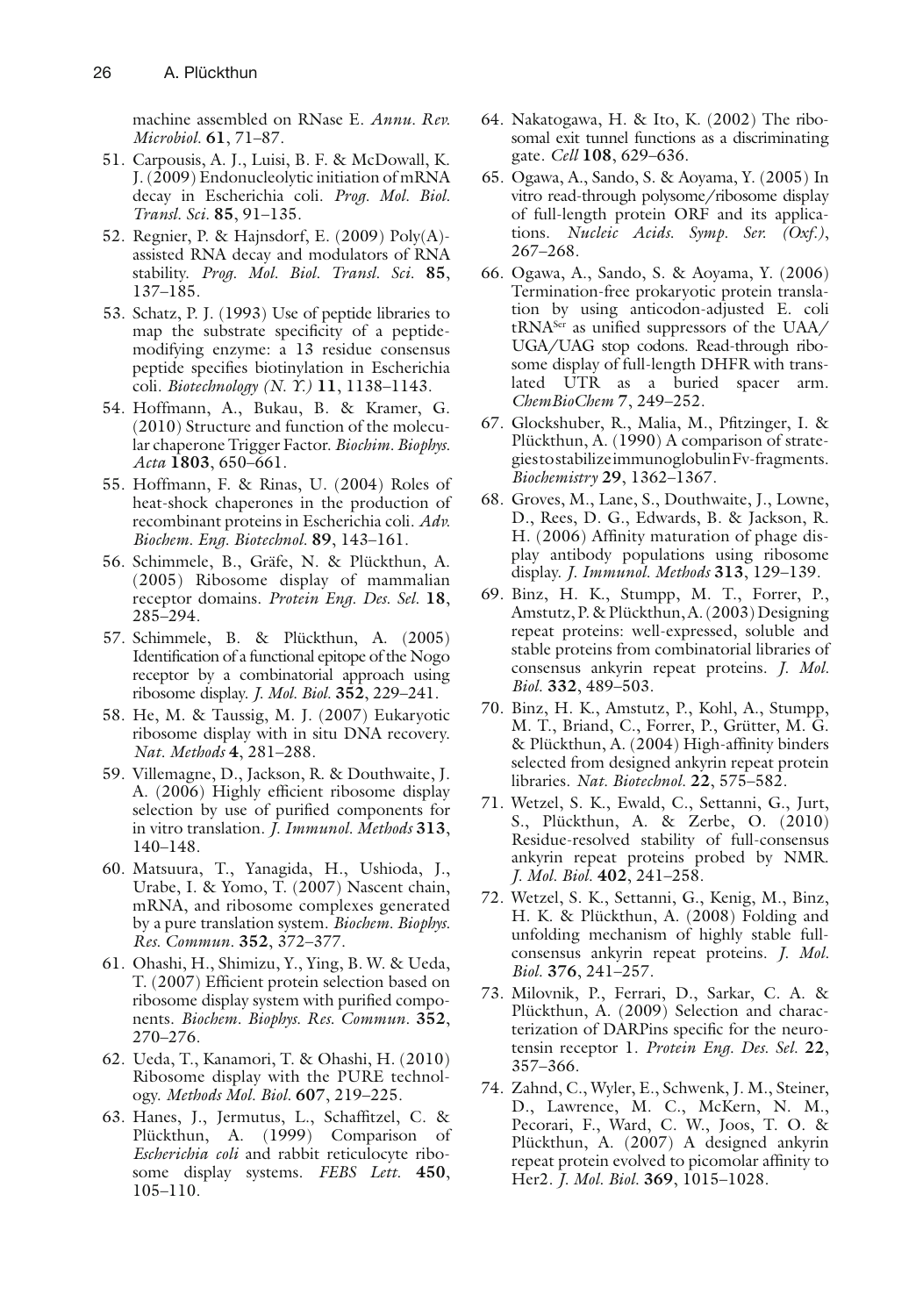- <span id="page-24-0"></span> 75. Schweizer, A., Roschitzki-Voser, H., Amstutz, P., Briand, C., Gulotti-Georgieva, M., Prenosil, E., Binz, H. K., Capitani, G., Baici, A., Plückthun, A. & Grütter, M. G. (2007) Inhibition of caspase-2 by a designed ankyrin repeat protein: specificity, structure, and inhibition mechanism. *Structure* **15**, 625–636.
- 76. Zahnd, C., Pécorari, F., Straumann, N., Wyler, E. & Plückthun, A. (2006) Selection and characterization of Her2 bindingdesigned ankyrin repeat proteins. *J. Biol. Chem.* **281**, 35167–35175.
- 77. Amstutz, P., Koch, H., Binz, H. K., Deuber, S. A. & Plückthun, A. (2006) Rapid selection of specific MAP kinase-binders from designed ankyrin repeat protein libraries. *Protein Eng. Des. Sel.* **19**, 219–229.
- 78. Amstutz, P., Binz, H. K., Parizek, P., Stumpp, M. T., Kohl, A., Grütter, M. G., Forrer, P. & Plückthun, A. (2005) Intracellular kinase inhibitors selected from combinatorial libraries of designed ankyrin repeat proteins. *J. Biol. Chem.* **280**, 24715–24722.
- 79. Dreier, B., Mikheeva, G., Belousova, N., Parizek, P., Boczek, E., Jelesarov, I., Forrer, P., Plückthun, A. & Krasnykh, V. (2010) Her2-specific multivalent adapters confer designed tropism to adenovirus for gene targeting. *J. Mol. Biol.* **405** , 410–426.
- 80. Veesler, D., Dreier, B., Blangy, S., Lichière, J., Tremblay, D., Moineau, S., Spinelli, S., Tegoni, M., Plückthun, A., Campanacci, V. & Cambillau, C. (2009) Crystal structure of a DARPin neutralizing inhibitor of lactococcal phage TP901-1: comparison of DARPin and camelid VHH binding mode *J. Biol. Chem.* **384**, 30718–30726.
- 81. Yau, K. Y., Dubuc, G., Li, S., Hirama, T., Mackenzie, C. R., Jermutus, L., Hall, J. C. & Tanha, J. (2005) Affinity maturation of a  $V(H)$ H by mutational hotspot randomization. *J. Immunol. Methods* **297**, 213–224.
- 82. Perruchini, C., Pecorari, F., Bourgeois, J. P., Duyckaerts, C., Rougeon, F. & Lafaye, P. (2009) Llama VHH antibody fragments against GFAP: better diffusion in fixed tissues than classical monoclonal antibodies. *Acta Neuropathol.* **118**, 685–695.
- 83. Cho, G. S. & Szostak, J. W. (2006) Directed evolution of ATP binding proteins from a zinc finger domain by using mRNA display. *Chem. Biol.* **13**, 139–147.
- 84. Keefe, A. D. & Szostak, J. W. (2001) Functional proteins from a random-sequence library. *Nature* **410**, 715–718.
- 85. Seelig, B. & Szostak, J. W. (2007) Selection and evolution of enzymes from a partially

randomized non-catalytic scaffold. *Nature* **448**, 828–831.

- 86. Parker, M. H., Chen, Y., Danehy, F., Dufu, K., Ekstrom, J., Getmanova, E., Gokemeijer, J., Xu, L. & Lipovsek, D. (2005) Antibody mimics based on human fibronectin type three domain engineered for thermostability and high-affinity binding to vascular endothelial growth factor receptor two. *Protein Eng. Des. Sel.* **18**, 435–444.
- 87. Xu, L., Aha, P., Gu, K., Kuimelis, R. G., Kurz, M., Lam, T., Lim, A. C., Liu, H., Lohse, P. A., Sun, L., Weng, S., Wagner, R. W. & Lipovsek, D. (2002) Directed evolution of high-affinity antibody mimics using mRNA display. *Chem. Biol.* **9**, 933–942.
- 88. Olson, C. A. & Roberts, R. W. (2007) Design, expression, and stability of a diverse protein library based on the human fibronectin type III domain. *Protein Sci.* **16**, 476–484.
- 89. Fukuda, I., Kojoh, K., Tabata, N., Doi, N., Takashima, H., Miyamoto-Sato, E. & Yanagawa, H. (2006) In vitro evolution of single-chain antibodies using mRNA display. *Nucleic Acids Res.* **34**, e127.
- 90. Shen, X., Valencia, C. A., Szostak, J. W., Dong, B. & Liu, R. (2005) Scanning the human proteome for calmodulin-binding proteins. *Proc. Natl. Acad. Sci. U. S. A.* **102**, 5969–5974.
- 91. Doi, N. & Yanagawa, H. (1999) STABLE: protein-DNA fusion system for screening of combinatorial protein libraries in vitro. *FEBS Lett.* **457**, 227–230.
- 92. Yonezawa, M., Doi, N., Higashinakagawa, T. & Yanagawa, H. (2004) DNA display of biologically active proteins for in vitro protein selection. *J. Biochem.* **135**, 285–288.
- 93. Yonezawa, M., Doi, N., Kawahashi, Y., Higashinakagawa, T. & Yanagawa, H. (2003) DNA display for in vitro selection of diverse peptide libraries. *Nucleic Acids Res.* **31**, e118.
- 94. Griffiths, A. D. & Tawfik, D. S. (2003) Directed evolution of an extremely fast phosphotriesterase by in vitro compartmentalization. *EMBO J.* **22**, 24–35.
- 95. Miller, O. J., Bernath, K., Agresti, J. J., Amitai, G., Kelly, B. T., Mastrobattista, E., Taly, V., Magdassi, S., Tawfik, D. S. & Griffiths, A. D. (2006) Directed evolution by in vitro compartmentalization. *Nat. Methods* **3**, 561–570.
- 96. Sumida, T., Doi, N. & Yanagawa, H. (2009) Bicistronic DNA display for in vitro selection of Fab fragments. *Nucleic Acids Res.* **37**, e147.